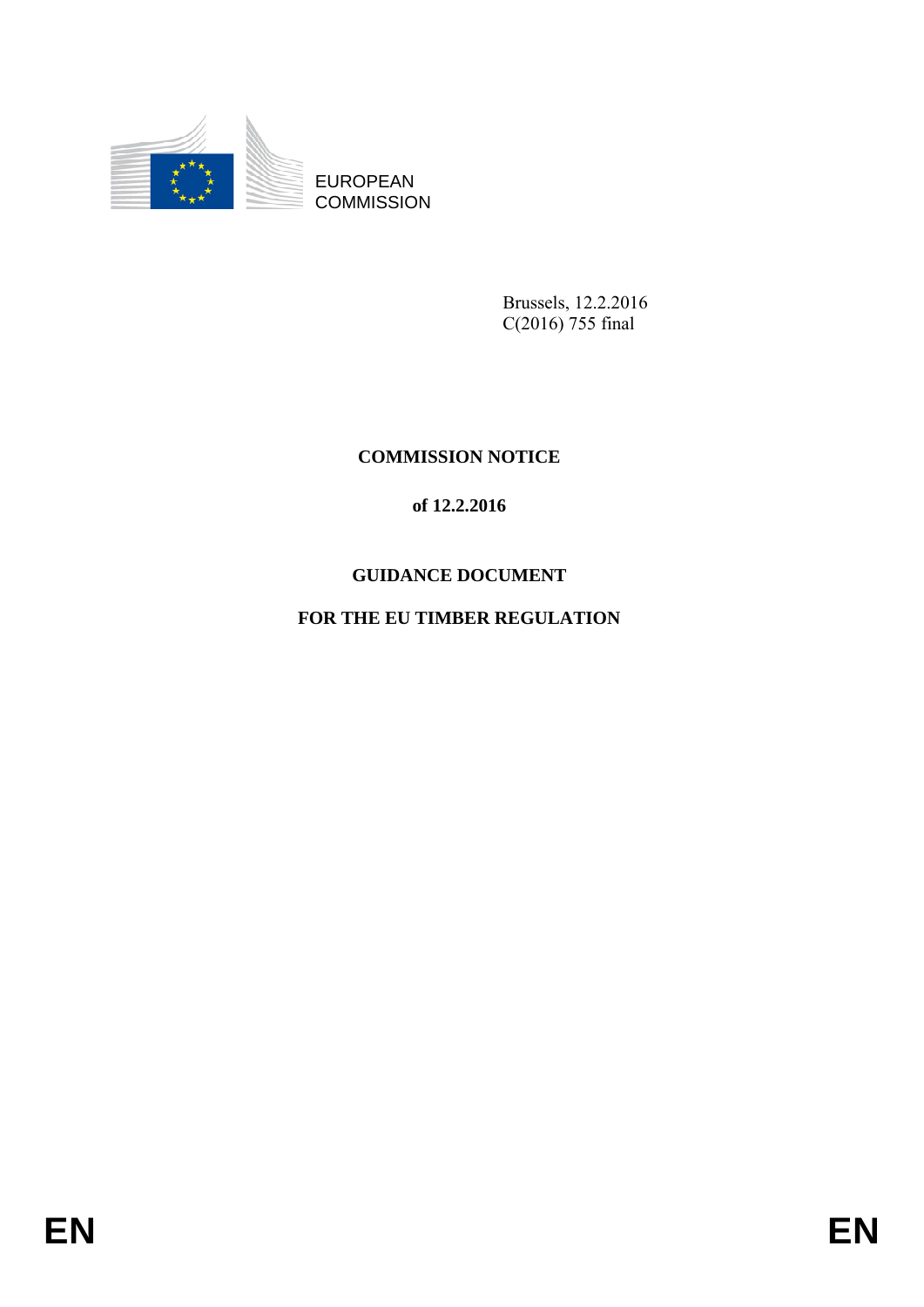#### **GUIDANCE DOCUMENT**

#### **FOR THE EU TIMBER REGULATION<sup>1</sup>**

#### **INTRODUCTION**

Regulation (EU) No 995/2010 laying down the obligations of operators who place timber and timber products on the market<sup>2</sup> (the EU Timber Regulation or EUTR) makes it possible for the Commission to adopt non-legislative measures that ensure uniform implementation. The measures adopted so far are:

- A delegated Regulation that specifies the requirements for recognition of monitoring organisations and sets out a procedure for awarding and withdrawing this recognition,<sup>3</sup> and
- <span id="page-1-0"></span>• An implementing Regulation that sets out detailed rules of the due diligence system and the frequency and nature of checks to be carried out on monitoring organisations by competent authorities in the Member States.<sup>4</sup>

Following consultations with stakeholders, experts from Member States and members of the FLEGT (Forest Law Enforcement, Governance and Trade) Committee, there was consensus that certain aspects of the EU Timber Regulation needed clarification. It was agreed that a guidance document was necessary to address issues related to the EU Timber Regulation and its non-legislative acts. The guidance document was discussed and developed in cooperation with the FLEGT Committee.

This guidance document is not legally binding; its sole purpose is to provide information on certain aspects of the EU Timber Regulation and the two Commission non-legislative acts. It does not replace, add to or amend the provisions of Regulation (EU) No 995/2010, Commission Regulation (EU) No 363/2012, or Commission Regulation (EU) No 607/2012, which remain as the legal basis that must be applied. This guidance document should not be considered in isolation; it must be used in conjunction with the legislation, and not as a 'stand-alone' reference.

This guidance document is, however, useful reference material for anyone who must comply with the EUTR as it clarifies parts of the legislative text that are difficult to understand. It can also guide national competent authorities and enforcement bodies in the process of implementing and enforcing the EUTR legislative package.

The issues addressed in this document were decided during the consultation process for the two Commission non-legislative acts and after numerous bilateral meetings with stakeholders. More issues can be added after there is more experience in applying the EUTR, and in this case the document would be revised accordingly.

#### **1. DEFINITION OF 'PLACING ON THE MARKET'**

#### **Relevant legislation:** *EUTR - Article 2 Definitions*

Under Article 2, timber is considered to be 'placed on the market' if it is supplied:

 $\overline{a}$ 

<sup>&</sup>lt;sup>1</sup> Nothing in this guidance document either replaces or substitutes direct reference to the instruments described and the Commission does not accept any liability for any loss or damage caused by errors or statements made in it. Only the European Court of Justice can make final judgments on the Regulation's interpretation.

<sup>2</sup> OJ L 295, 12.11.2010, p. 23.

<sup>3</sup> OJ L 115, 27.4.2012, p. 12.

 $^{4}$  OJ L 177, 7.7.12, p. 16.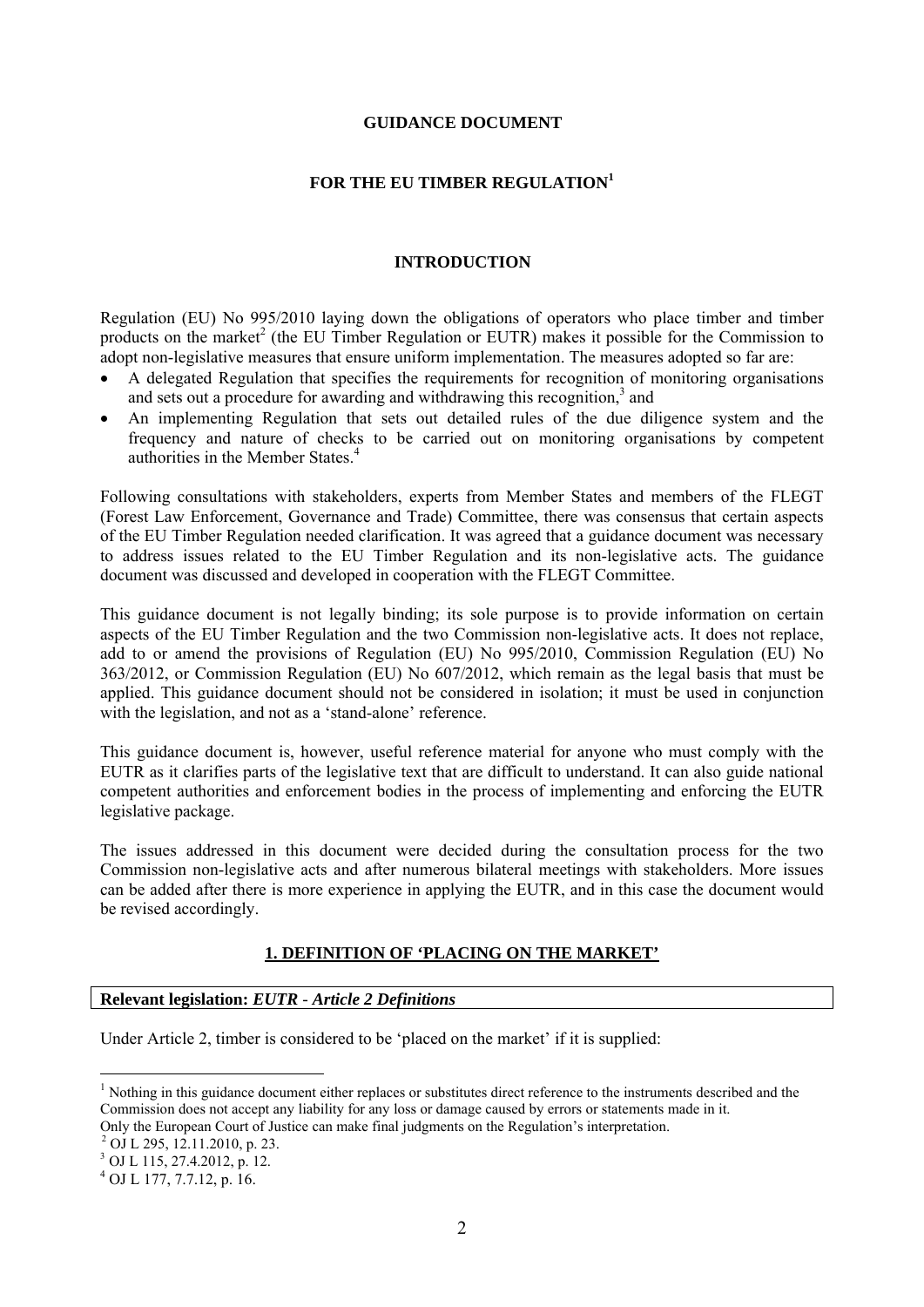- **On the internal market** this means that the timber must be physically present in the EU, either harvested here or imported and cleared by customs for free circulation, as products do not acquire the status of 'European Union goods' before they have entered the territory of the customs union. Goods subject to special customs procedures (e.g. temporary importation, inward processing, processing under customs control, customs warehouses, free zones), in transit or being re-exported are not considered to be placed on the market.
- For the first time timber products already placed on the EU market and products derived from timber products already placed on the market are not covered. Making a product available for the first time further refers to each individual product placed on the market after the date of entry into application of the EU Timber Regulation (3March 2013), and not to the launch of a new product or product line. The concept of 'placing on the market' refers to each individual product, not to a type of product, irrespective of whether it was manufactured as an individual unit or a series.
- In the course of a commercial activity timber products must be placed on the market for the purpose of processing or for distribution to commercial or non-commercial consumers, or for use in the business of the operator itself. The Regulation does not impose requirements on non-commercial consumers.

*All* the above elements must be present simultaneously. 'Placing on the market' should therefore be understood as occurring when an operator first makes timber or timber products available on the EU market for distribution or for use in the course of its commercial activity. To make it possible to clearly, logically and consistently identify operators, it is necessary to define them according to how their timber is made available on the EU market, which varies depending on whether the timber is harvested inside or outside the EU.

Where timber is being harvested in the EU or imported into the EU for the first time in the course of a commercial activity, the following definitions of 'operator' apply:

(a) For timber harvested within the EU, the operator is the entity that distributes or uses the timber once it has been harvested.

(b)(i) For timber harvested outside the EU, the operator is the entity acting as the importer when the timber is cleared by EU customs authorities for free circulation within the EU. In the majority of cases, the importer can be identified as the named or numbered "Consignee" in Box 8 of the customs declaration document (the Single Administrative Document).

(b)(ii) For timber or timber products imported to the EU, the definition of 'operator' is independent of the ownership of the product, or other contractual arrangements.

All operators, whether EU- or non-EU based, must comply with the prohibition on placing illegally harvested timber on the market and the obligation to exercise due diligence.

Annex 1 includes examples of how the interpretation of 'placing on the market' works in practice.

The EUTR has no retroactive effect. This means that the prohibition does not apply to timber and timber products placed on the market before its entry into force on 3 March 2013. However, during checks performed by national competent authorities, operators must show that they have set up a due diligence system that has been operational since 3 March 2013. Therefore, it is important that operators are able to identify their supply before and after that date. The traceability obligation for traders also applies from that date.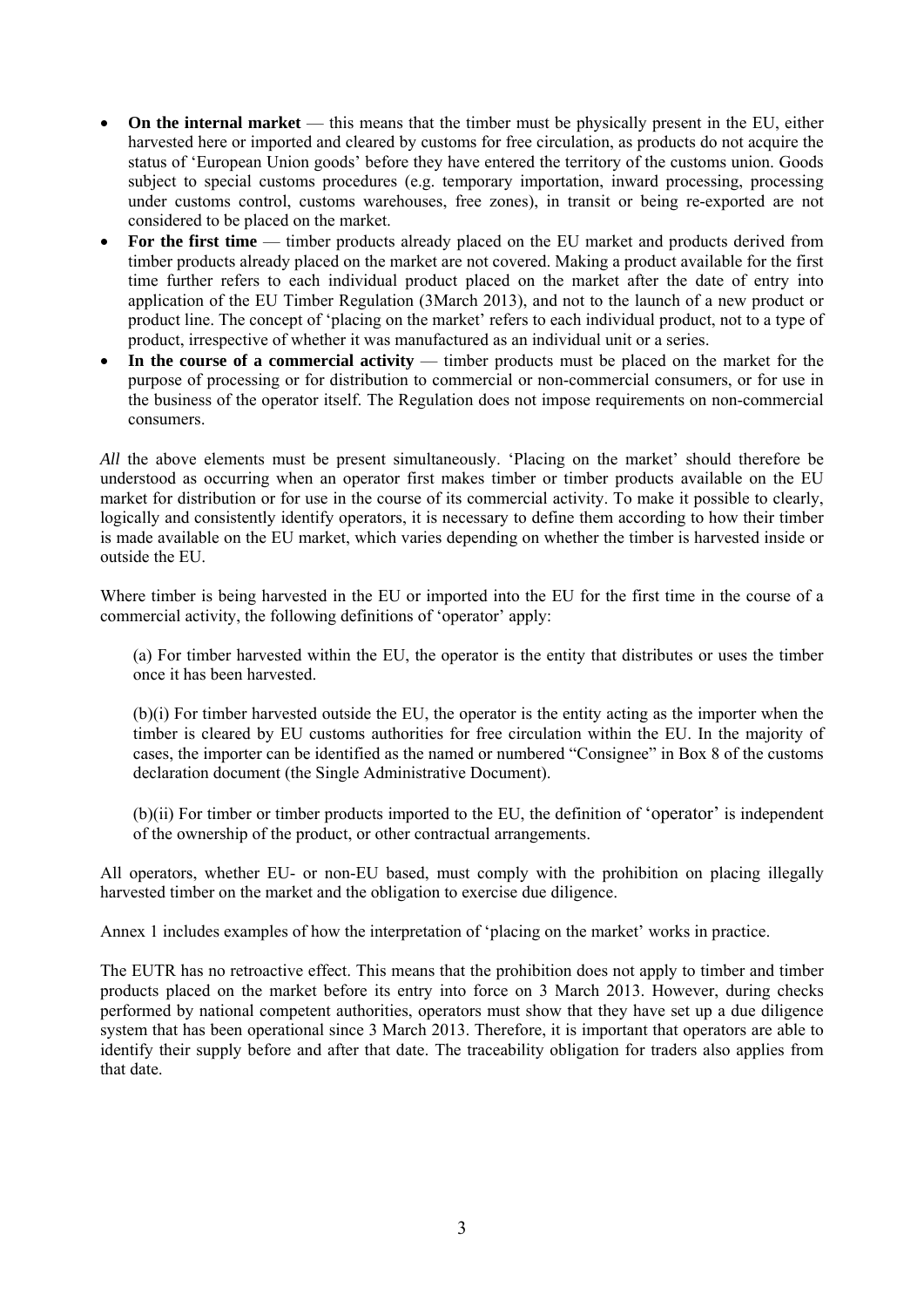## **2. DEFINITION OF 'NEGLIGIBLE RISK'**

## **Relevant legislation:** *EUTR - Article 6 – Due diligence systems*

Due diligence requires the operator to gather information about the timber and timber products it is handling and about its suppliers in order to carry out a full risk assessment. Article 6 specifies the two categories of information that must be assessed:

- Article  $6(1)(a)$  specific information related to the timber or timber product itself: a description, the country of harvest (and, where applicable, the sub-national region and concession), the supplier and trader, and documentation showing compliance with applicable legislation.
- Article  $6(1)(b)$  general information that provides the context for assessing the product-specific information, on the prevalence of illegal harvesting of specific tree species, the prevalence of illegal harvesting practices in the place of harvest, and the complexity of the supply chain.

While the general information provides operators with the context in which to evaluate the level of risk, the product specific information is necessary to determine the risk linked to the timber product itself. This means that if the general information shows potential risks, special attention must be given to gathering product-specific information. If the product is derived from several timber sources, it is necessary to assess the risk for each component or species.

The level of risk can only be assessed on a case-by-case basis, as it depends on a number of factors. Although there is not a single accepted system for risk assessment, as a general rule the operator has to address the following questions:

## • **Where was the timber harvested?**

Is illegal logging prevalent in the country, sub-region or concession from which the timber originates? Is the specific tree species involved particularly at risk of illegal logging? Are there sanctions imposed by the UN Security Council or the Council of the European Union on timber imports and exports?

• **Is the level of governance a concern?** 

The level of governance might undermine the reliability of some documents showing compliance with applicable legislation. Therefore, the country's corruption level, business risk indices, and other governance indicators should be considered.

• **Are all documents showing compliance with applicable legislation made available by the supplier, and are they verifiable?** 

If all relevant documents are readily available, it is more likely that the product's supply chain is well established. The operator can be confident that the documents are genuine and reliable.

• **Are there indications of a company in the supply chain being involved in practices related to illegal logging?** 

There is a higher risk that timber purchased from a company that has been involved in practices related to illegal logging will have been illegally harvested.

• **Is the supply chain complex[?](#page-1-0)<sup>5</sup>**

The more complex the supply chain, the harder it may be to trace the origins of a product's timber back to the logging source. Failure to obtain the necessary information at any point in the supply chain may increase the possibility of illegally harvested timber entering the chain.

<sup>&</sup>lt;sup>5</sup> For clarification of the 'complexity of supply chain' concept, see section 3.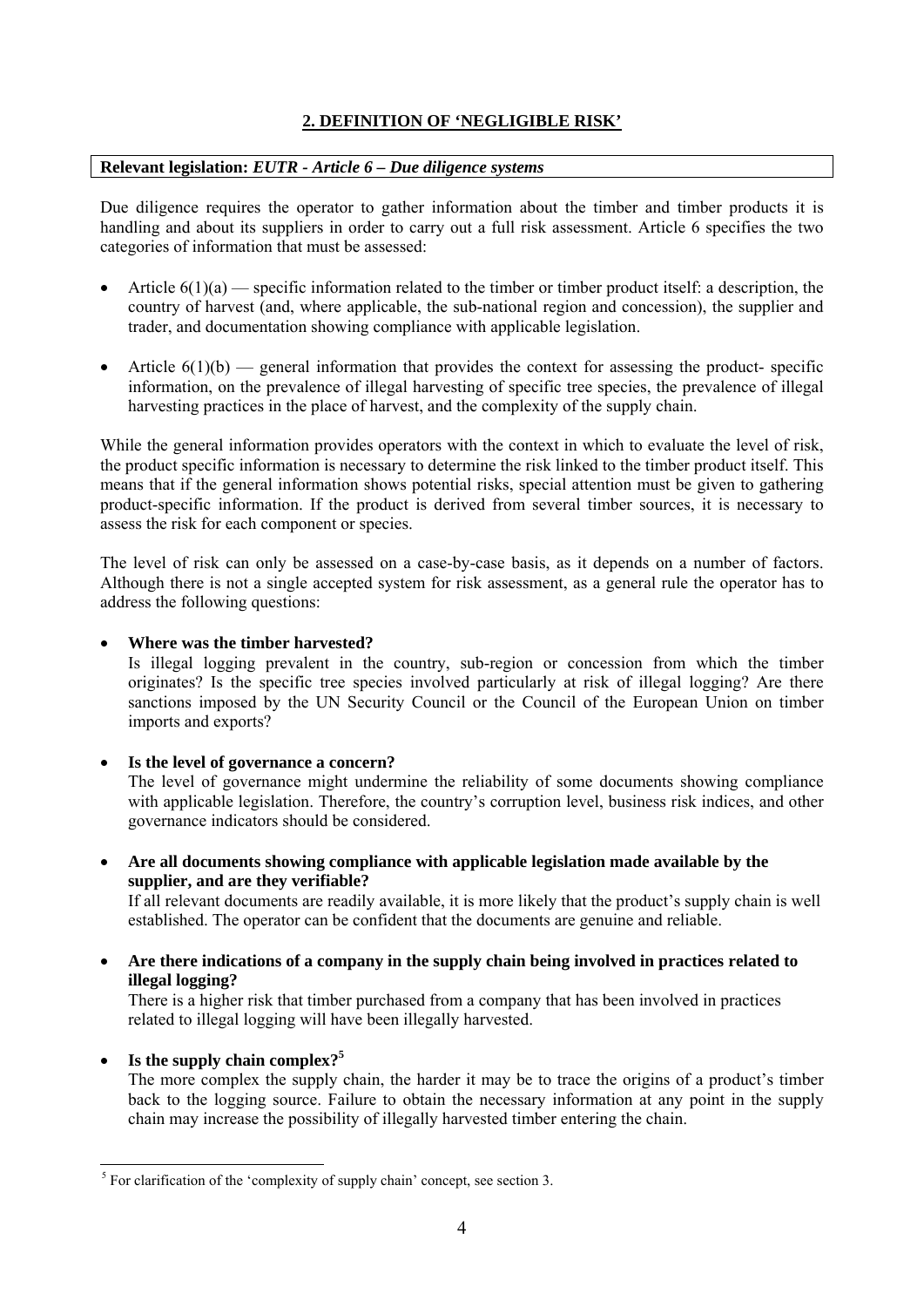Negligible risk should be understood to apply to timber supply if a full assessment of both the productspecific and the general information shows no cause for concern.

The list of risk assessment criteria is not exhaustive; operators may choose to add further criteria if these would help determine the likelihood that a product's timber had been illegally harvested, or if it would help prove legal harvesting.

## **3. CLARIFICATION OF 'COMPLEXITY OF THE SUPPLY CHAIN'**

## **Relevant legislation:** *EUTR - Article 6 - Due diligence systems*

'Complexity of the supply chain' is explicitly listed among the risk assessment criteria in Article 6 of the EUTR and is therefore relevant to the risk assessment and risk mitigation part of the due diligence exercise.

The rationale underpinning this criterion is that tracing timber back to its place of harvest (country of harvest and, where applicable, the sub-national region and concession of harvest) may be more difficult if the supply chain is complex. Failure to obtain the necessary information at any point in the supply chain can increase the possibility of illegally harvested timber entering the supply chain. However, the length of the supply chain should not be considered as a factor of elevated risk. What matters is the possibility of tracing a product's timber back to its place of harvest. The level of risk will increase if the complexity of the supply chain makes it difficult to identify the information required under Article 6(1)(a) and (b) of the EUTR. The existence of unidentified steps in the supply chain can lead to the conclusion that the risk is non-negligible.

The complexity of the supply chain increases with the number of processors and intermediaries between the place of harvest and the operator. Complexity may also increase when more than one species or timber source is used in a product.

In order to assess the complexity of the supply chain, operators may use the following questions (note that the list is not exhaustive):

- $\checkmark$  Were there several processors and/or steps in the supply chain before a particular timber product was placed on the EU market?
- $\checkmark$  Have the timber and/or timber products been traded in more than one country before they were placed on the EU market?
- $\checkmark$  Does the product's timber to be placed on the market consist of more than one tree species?
- $\checkmark$  Does the product's timber to be placed on the market come from different sources?

## **4. CLARIFICATION OF THE REQUIREMENT FOR DOCUMENTS SHOWING TIMBER'S COMPLIANCE WITH APPLICABLE LEGISLATION**

## **Relevant legislation:** *EUTR - Article 2 and Article 6 - Due diligence systems*

The rationale behind this obligation is that the basis for defining what constitutes illegally harvested timber is the legislation of the country in which the timber was harvested.

Under the last indent of Article  $6(1)(a)$  of the EUTR, documents or other information showing compliance with applicable legislation in the country of harvest must be collected as part of the due diligence obligation. It is important to note that documentation must be collected for the purposes of the risk assessment and should not be viewed as an independent requirement. In order to be able to exercise due diligence in accordance with the EUTR, operators must be able to evaluate the content and reliability of the documents they collect and to show that they understand the links between the different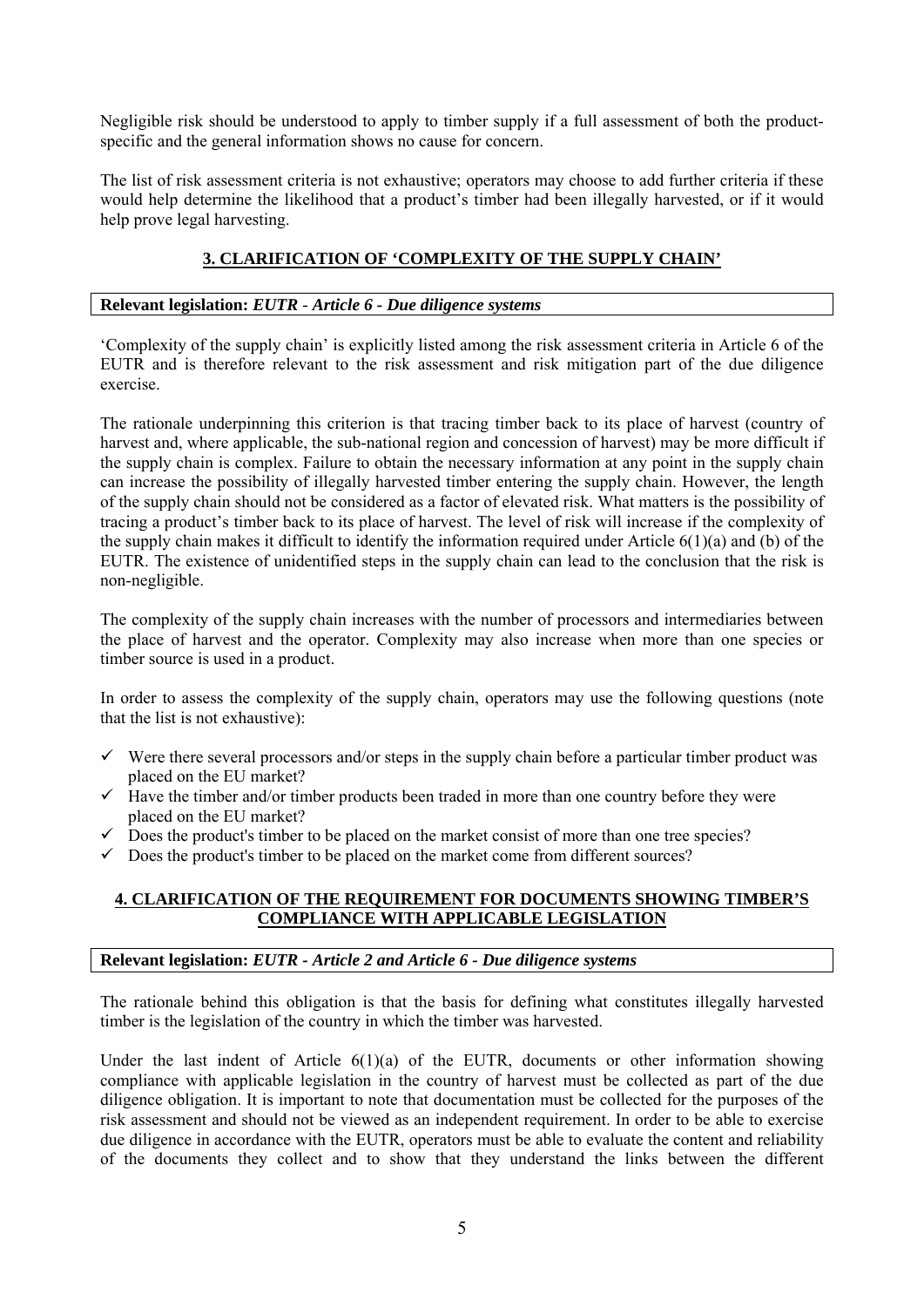information in the documents.

The EUTR takes a flexible approach by listing a number of legislative areas without specifying particular laws, as these differ from country to country and may be subject to amendments. In order to obtain documents or other information showing compliance with the applicable legislation in the country of harvest, operators must first of all be aware of what legislation exists in the particular country. In this effort, they may be supported by the Member States' Competent Authorities in collaboration with the European Commission. They may also make use of the services of monitoring organisations (MOs). In cases where operators are not using services of a MO, they may seek assistance from organisations with specialist knowledge of the forest sector in specific countries where timber and timber products are harvested

The obligation to obtain documents or other information should be interpreted broadly, as there are different regulatory regimes in the various countries, and not all of them require the issuing of specific documentation. Therefore, the obligation should be read as including: official documents issued by competent authorities, documents showing contractual obligations, documents showing company policies, codes of conduct, certificates issued by third-party-verified schemes, etc. Documents and information may be provided in hard copy or in electronic form.

Actors in the supply chain should take reasonable measures to satisfy themselves that such documents are genuine, depending on their assessment of the general situation in the country or region of harvest.

The following table gives some concrete examples which are for illustration purposes only and cannot be considered compulsory or exhaustive:

| 1. Documentation on rights to harvest timber<br>within legally gazetted boundaries                                                                                                             | Generally available documents in hard copy or<br>form,<br>electronic<br>documentation<br>e.g.<br>on<br>ownership/rights to land use/contract or concession<br>agreements                                                                                                                                                                                     |
|------------------------------------------------------------------------------------------------------------------------------------------------------------------------------------------------|--------------------------------------------------------------------------------------------------------------------------------------------------------------------------------------------------------------------------------------------------------------------------------------------------------------------------------------------------------------|
| 2. Payments for harvest rights and timber,<br>including duties related to timber harvesting                                                                                                    | Generally available documents in hard copy or<br>electronic form, e.g. contracts, bank notes, VAT<br>documentation, official receipts, etc.                                                                                                                                                                                                                  |
| 3. Timber harvesting, including environmental<br>legislation including<br>forest<br>forest<br>and<br>management and biodiversity conservation,<br>where directly related to timber harvesting. | Official audit reports; environmental clearance<br>certificates; approved harvest plans; coupe closure<br>reports; codes of conducts; publicly available<br>information<br>showing rigorous<br>legislative<br>supervision and timber tracking and control<br>procedures; official documents issued by competent<br>authorities in a country of harvest; etc. |
| 4. Third parties' legal rights to use and tenure<br>affected by timber harvesting                                                                                                              | Environmental impact assessments; management<br>environmental audit<br>plans;<br>reports;<br>social<br>responsibility agreements; specific reports on tenure<br>and rights claims and conflicts.                                                                                                                                                             |
| 5. Trade and customs, in so far as the forest<br>sector is concerned                                                                                                                           | Generally available documents in hard copy or<br>electronic form, e.g. contracts, bank notes, trade<br>notes, import licenses, export licenses, official<br>receipts for export duties, export ban lists, export<br>quota awards, etc.                                                                                                                       |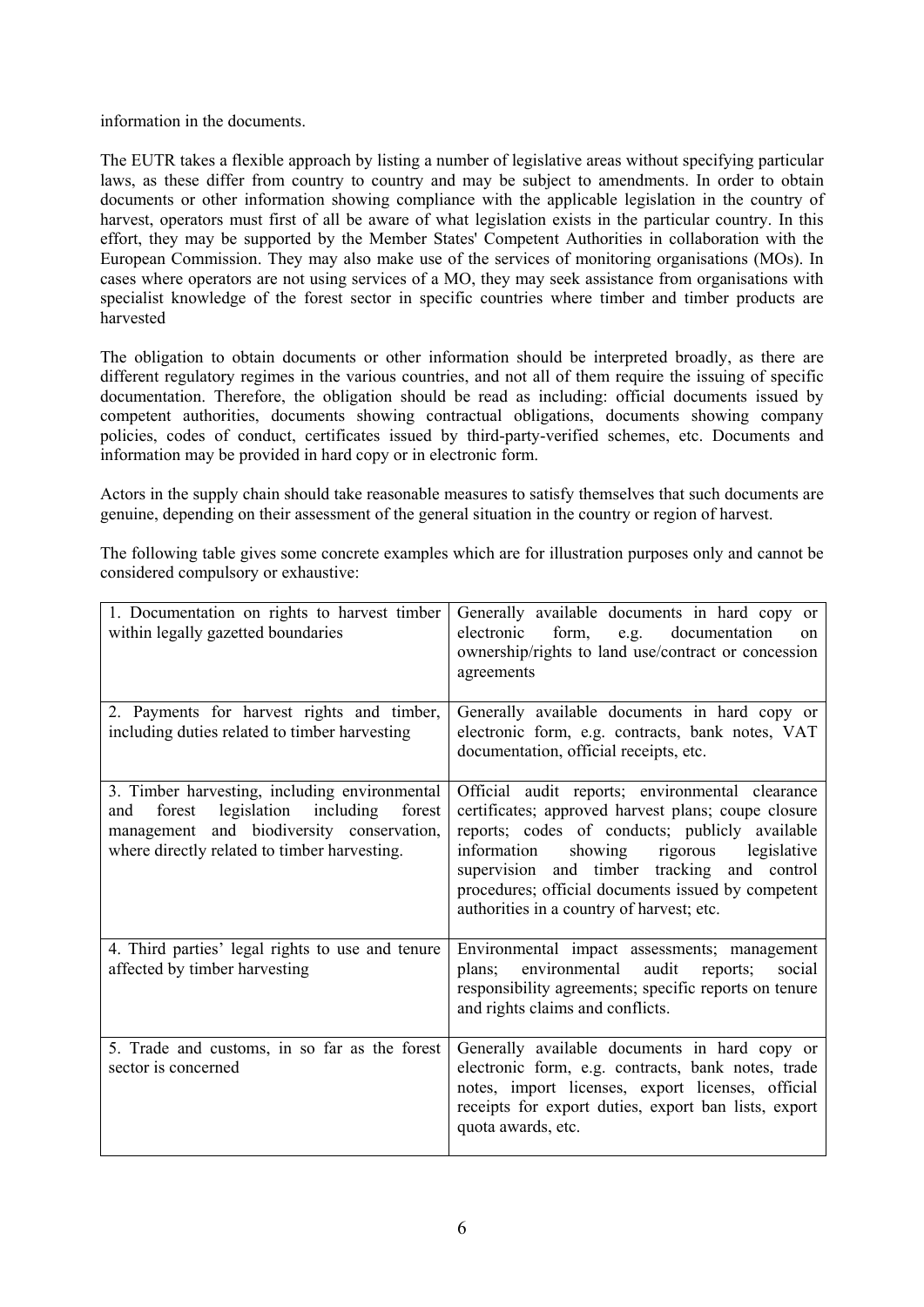The documentation collected must be assessed as a whole, with traceability throughout the supply chain. All information must be verifiable. In all cases, the operator must check for example:

- Whether the different documents are in line with each other and with other information available,
- What exactly each document proves,
- On which system (e.g. control by authorities, independent audit, etc.) the document is based,
- The reliability and validity of each document, meaning the likelihood of it being falsified or issued unlawfully.

In addition, the operator must also take into account the risk of corruption, specifically in relation to the forestry sector. In cases where the risk of corruption is not negligible, even official documents issued by authorities cannot be considered reliable. Various sources provide generally available information about the level of corruption in a country or subnational region. The most common used is the Transparency International's Corruption Perceptions Index (CPI), but other similar indices or relevant information may also be used.

A low CPI score shows that further verification may be required, meaning that special care is necessary when checking the documents as there might be reason to doubt their credibility. The operator must be aware that a country's CPI score is an average indication of the public's perception of corruption, and as such might not directly show the specific situation in the forestry sector. It is also possible that the risk of corruption varies between subnational regions within a country.

The higher the risk of corruption in a specific case, the more it is necessary to get additional evidence to mitigate the risk of illegal timber entering the EU market. Examples of such additional evidence may include third-party-verified schemes (see section 6 of this guidance document), independent or selfconducted audits, or timber tracking technologies (e.g. with genetic markers or stable isotopes).

## **5A. CLARIFICATION OF THE PRODUCT SCOPE — PACKAGING MATERIALS**

#### **Relevant legislation:** *EUTR - Article 2 and Annex to the EU Timber Regulation*

The Annex sets out the 'timber and timber products as classified in the Combined Nomenclature<sup>6</sup> set out in Annex I to Council Regulation (EEC) No 2658/87, to which this Regulation applies'.

HS Code 4819 covers: *'Cartons, boxes, cases, bags and other packing containers, of paper, paperboard, cellulose wadding or webs of cellulose fibres; box files, letter trays, and similar articles, of paper or paperboard, of a kind used in offices, shops or the like'.* 

- **If any of the above articles is placed on the market as a product in its own right,** rather than as packaging for another product, it *is* **covered by the Regulation and therefore due diligence must be applied.**
- **If packaging, as classified under HS code 4415 or 4819, is used to 'support, protect or carry' another product, it is** *not* **covered by the Regulation.**

This means that the above restriction to HS Code 4415 within the annex to the EUTR also applies to HS Code 4819.

Within these categories, there is a further distinction between packaging that is considered to give a product its 'essential character' and packaging which is shaped and fitted to a specific product but is not an integral part of the product itself. General rule 5 on interpreting the Combined Nomenclature<sup>7</sup> clarifies these differences, and examples are presented below. However, these additional distinctions are only likely to be relevant to a small proportion of goods subject to the Regulation.

 $\overline{a}$ 

 $6$  http://ec.europa.eu/taxation\_customs/customs/customs\_duties/tariff\_aspects/combined\_nomenclature/index\_en.htm.

http://eur-lex.europa.eu/legal-content/EN/TXT/PDF/?uri=OJ:C:2015:076:FULL&from=EN.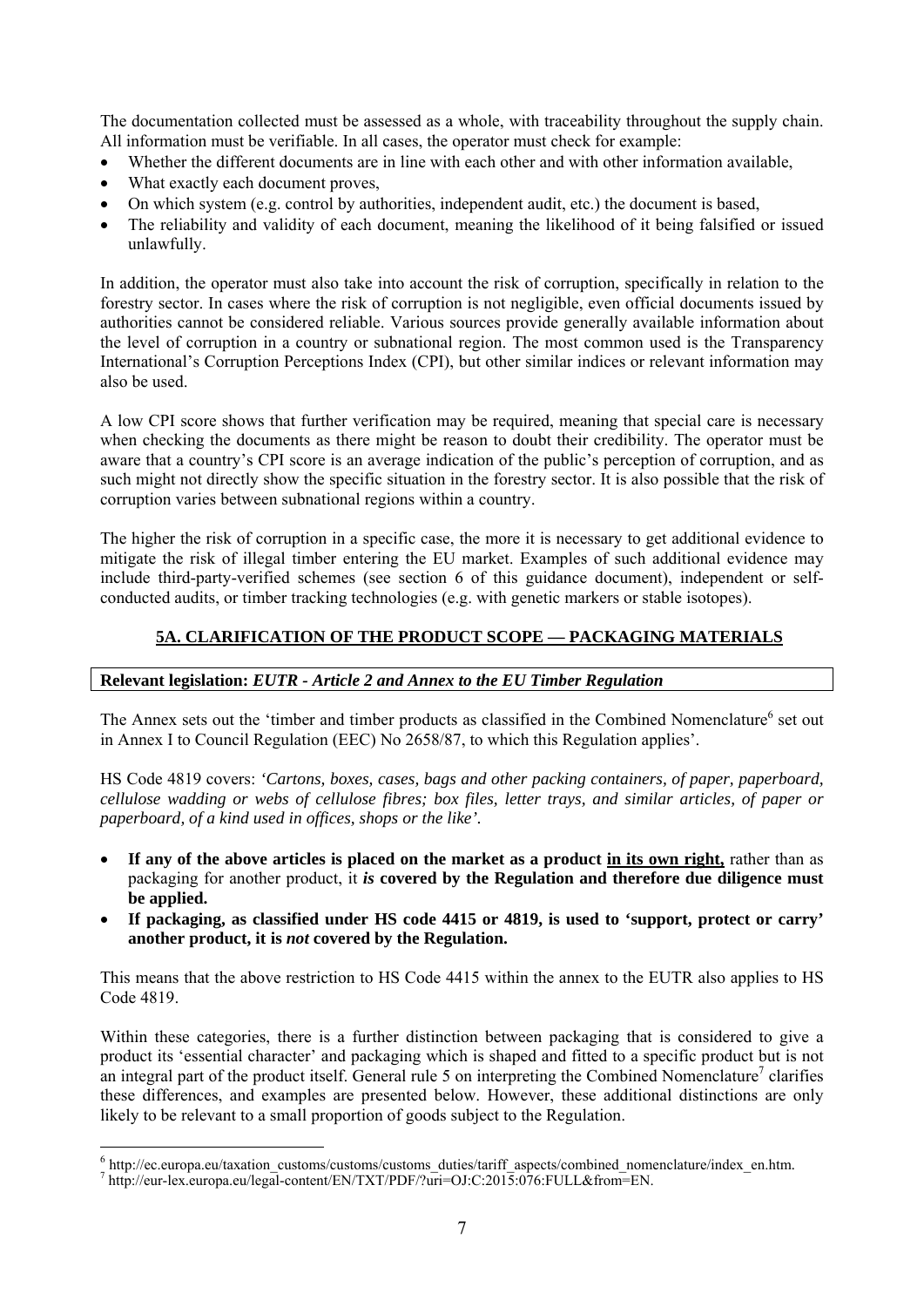## **In summary, the following is covered by the Regulation:**

- Packaging material with HS codes 4415 or 4819 placed on the market as products in their own right;
- Containers with HS codes 4415 or 4819 which give a product its essential character: e.g. decorative gift boxes.

## **The following is exempt from the Regulation:**

 $\checkmark$  Packaging material presented with goods inside and used exclusively to support, protect or carry another product (which may or may not be a wood-based product).

## **5B. CLARIFICATION OF THE PRODUCT SCOPE – WASTE AND RECOVERED PRODUCTS**

#### **Relevant legislation:** *EUTR - Recital (11) and Article 2 + Directive 2008/98/EC - Article 3(1)*

This exemption applies to:

 $\checkmark$  Timber products of a kind covered by the Annex, produced from material that has completed its lifecycle and would otherwise have been discarded as waste (e.g. timber retrieved from dismantled buildings, or products made from waste wood).

This exemption **does not** apply to:

 $\checkmark$  By-products of a manufacturing process that involves material which has *not* completed its lifecycle and would otherwise have been discarded as waste.

#### **Scenarios**

#### **Are wood chips and sawdust produced as by-products of sawmilling subject to the Regulation?**

Yes. However, wood chips or other timber products produced from material which had previously been placed on the internal market are not subject to the Regulation's requirements related to 'placing on the market' (Article 2(b) EUTR, final sentence).

**Is furniture made from timber recovered after the demolition of a house subject to the Regulation?**  No, the material in these products has completed its lifecycle and would otherwise have been discarded as waste.

## **6. THE ROLE OF THIRD-PARTY-VERIFICATION SCHEMES IN RISK ASSESSMENT AND RISK MITIGATION<sup>8</sup>**

**Relevant legislation:** *EUTR - Recital (19) and Article 6 – Due diligence system + Commission implementing Regulation (EU) No 607/2012 - Article 4 – Risk assessment and mitigation*

#### **A. Background information**

 $\overline{a}$ 

Voluntary forest certification and timber legality verification schemes are often used to meet specific customer requirements for timber products. Typically these include a standard that describes management practices that must be implemented within a forest management unit, comprising: broad principles, criteria and indicators; requirements for checking compliance with the standard and awarding certificates; and separate chain-of-custody certification to provide assurance along the supply chain that a product only contains timber, or a specified percentage of timber, from certified forests.

When an organisation that is not the forest manager, manufacturer or trader, nor the customer requiring certification, carries out an assessment and awards a certificate, this is known as third-party certification.

<sup>&</sup>lt;sup>8</sup> Note that certification is not given the same status as FLEGT licenses and CITES permits (section 10 below).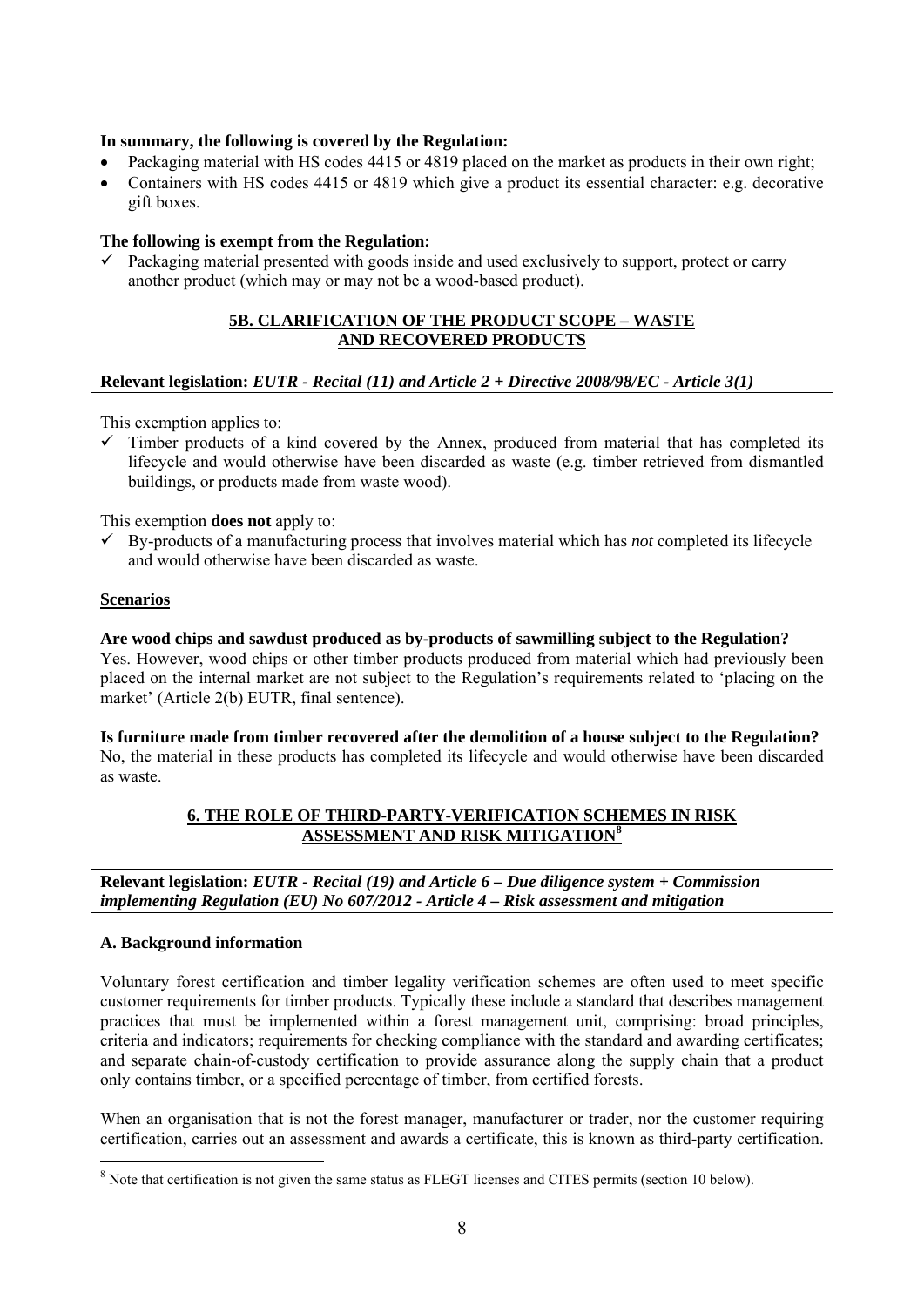Certification schemes generally require third-party organisations to be able to demonstrate their qualifications to perform assessments through a process of accreditation that sets standards for the skills of auditors and the systems that the certification organisations must adhere to. The International Organisation for Standardisation (ISO) has published standards covering both requirements for certification bodies and assessment practices. Proprietary timber legality verification schemes, though often provided by organisations that offer accredited certification services, generally do not require accreditation themselves.

A requirement for compliance with legislation governing the management of the forest management unit is generally part of forest management certification standards. Systems management standards, such as those for environmental management or quality management, generally do not include such a requirement, or the latter might not be rigorously checked in assessment.

## **B. Guidance**

In considering whether to make use of a certification scheme or legality verification as assurance that the timber in a product had been legally harvested, an operator must determine whether the scheme incorporates a standard that includes all the applicable legislation. This requires some knowledge of the scheme the operator is using and how it is applied in the country where the timber was harvested. Certified products generally carry a label with the name of the certification organisation that has set the criteria for the certificate and has set the requirements for the auditing process. Such organisations will normally be able to provide information on coverage of the certification and how it was applied in the country where the timber was harvested, including such details as the nature and frequency of field audits.

The operator should be satisfied that the third-party organisation that issued a certificate was sufficiently qualified and is in good standing with the certification scheme and the relevant accreditation body. Information about how schemes are regulated can usually be obtained from the certification scheme.

Some schemes allow certification when a specified percentage of the timber in a product has met the full certification standard. This percentage is usually stated on the label. In such cases, it is important that the operator obtains information about whether checks on the non-certified portion have been performed and whether those checks provide adequate evidence of compliance with the applicable legislation.

Chain-of-custody certification may be used as evidence that no unknown or non-permitted timber enters a supply chain. These are generally based on ensuring that only permitted timber is allowed to enter the supply chain at 'critical control points', and a product can be traced to its previous custodian (who must also hold chain-of-custody certification) rather than back to the forest where it was harvested. A product with chain-of-custody certification may contain a mix of certified and other permitted material from a variety of sources. When using chain-of-custody certification as evidence of legality, an operator should ensure that permitted material complies with applicable legislation and that controls are sufficient to exclude other material.

It is important to note that an organisation may hold chain-of-custody certification as long as it has systems in place to segregate certified, and the allowed percentage of, permitted material and nonpermitted material, even if it is not producing any certified product at that time. When operators rely on certification as assurance and purchase from suppliers with chain-of-custody certification, they must check that the chain of custody certification covers the specific product they are purchasing.

In the process of assessing the credibility of a third-party-verification scheme, operators may use the following questions (note that the list is not exhaustive):

- $\checkmark$  Are all requirements under Article 4 of the Commission implementing Regulation (EU) No 607/2012 fulfilled?
- $\checkmark$  Is the certification or other third-party-verification scheme compliant with international or European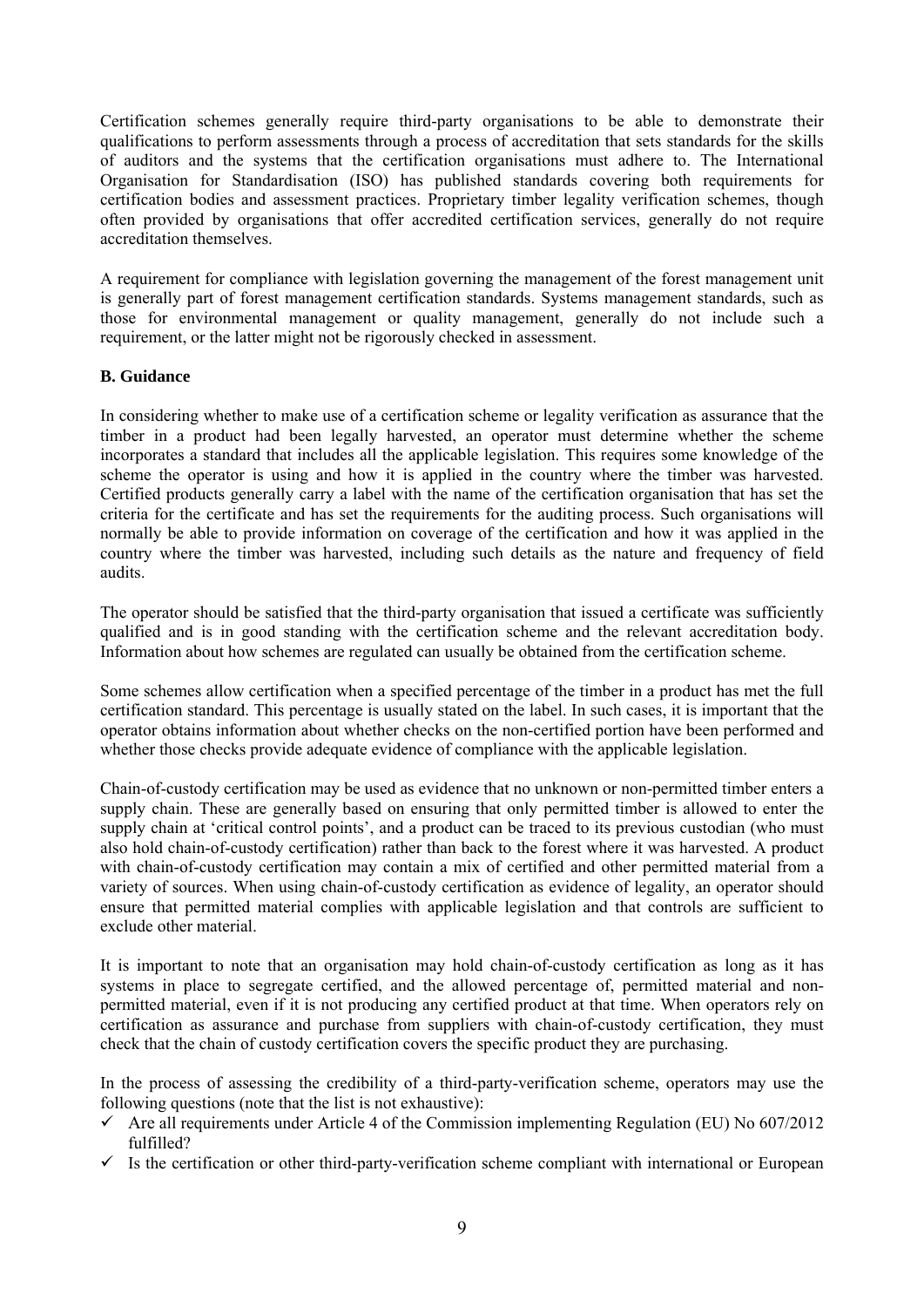standards (e.g. the relevant ISO-guides or ISEAL codes)?

- $\checkmark$  Are there substantiated reports about possible shortcomings or problems of the third-partyverification schemes in the specific countries from which the timber or timber products are imported?
- $\checkmark$  Are the third parties that perform the checks and verifications referred to under Article 4 (b)(c) and (d) of the Commission implementing Regulation (EU) No 607/2012 independent accredited organisations?

## **7. REGULAR EVALUATION OF A DUE DILIGENCE SYSTEM**

### **Relevant legislation:** *EUTR - Article 4 – Obligations of operators*

A 'due diligence system' can be described as a documented, tested, step-by-step method that includes controls and aims to produce a consistent desired outcome in a business process. It is important that an operator that uses its own due diligence system evaluates this system at regular intervals to ensure that those responsible are following the procedures that apply to them and that the desired outcome is being achieved. Good practice suggests that such an evaluation should be conducted annually.

The evaluation can be carried out by someone within the organisation (ideally independent from those carrying out the procedures) or by an external body. It should identify any weaknesses and failures and the organisation's management should set deadlines for addressing them.

In the case of a timber due diligence system, the evaluation should for example check if there are documented procedures:

- For collecting and recording key information about supplies of timber product to be placed on the market,
- For assessing the risk of any component of the product containing illegally harvested timber,
- Describing proposed actions to take according to the level of risk.

The evaluation should also check if those who are responsible for carrying out each step in the procedures both understand and are implementing them, and that there are adequate controls to ensure that the procedures are effective in practice (i.e. that they identify and result in the exclusion of risky timber supplies).

## **8. COMPOSITE PRODUCTS**

#### **Relevant legislation:** *EUTR - Article 6(1)*

When fulfilling this 'access to information' obligation for composite products or products with a composite wood-based component, the operator needs to get information on all virgin material in the mix, including the species, the location where each component was harvested, and the legality of origin of those components.

It is often difficult to identify the precise origin of all components of composite timber products. This is especially true for reconstituted products such as paper, fibreboard and particleboard, where identifying species may also be difficult. If the species of wood used to produce the product varies, the operator will have to provide a list of each species of wood that may have been used to produce the wood product. The species should be listed in accordance with internationally accepted timber nomenclature (e.g. DIN EN 13556 'Nomenclature of timbers used in Europe', Nomenclature Générale des Bois Tropicaux, ATIBT (1979)).

Where it can be established that a component in a composite product had already been placed on the market prior to its incorporation into the product, or that it is made from material which has completed its lifecycle and would otherwise have been discarded as waste (see 5 b), a risk assessment is not required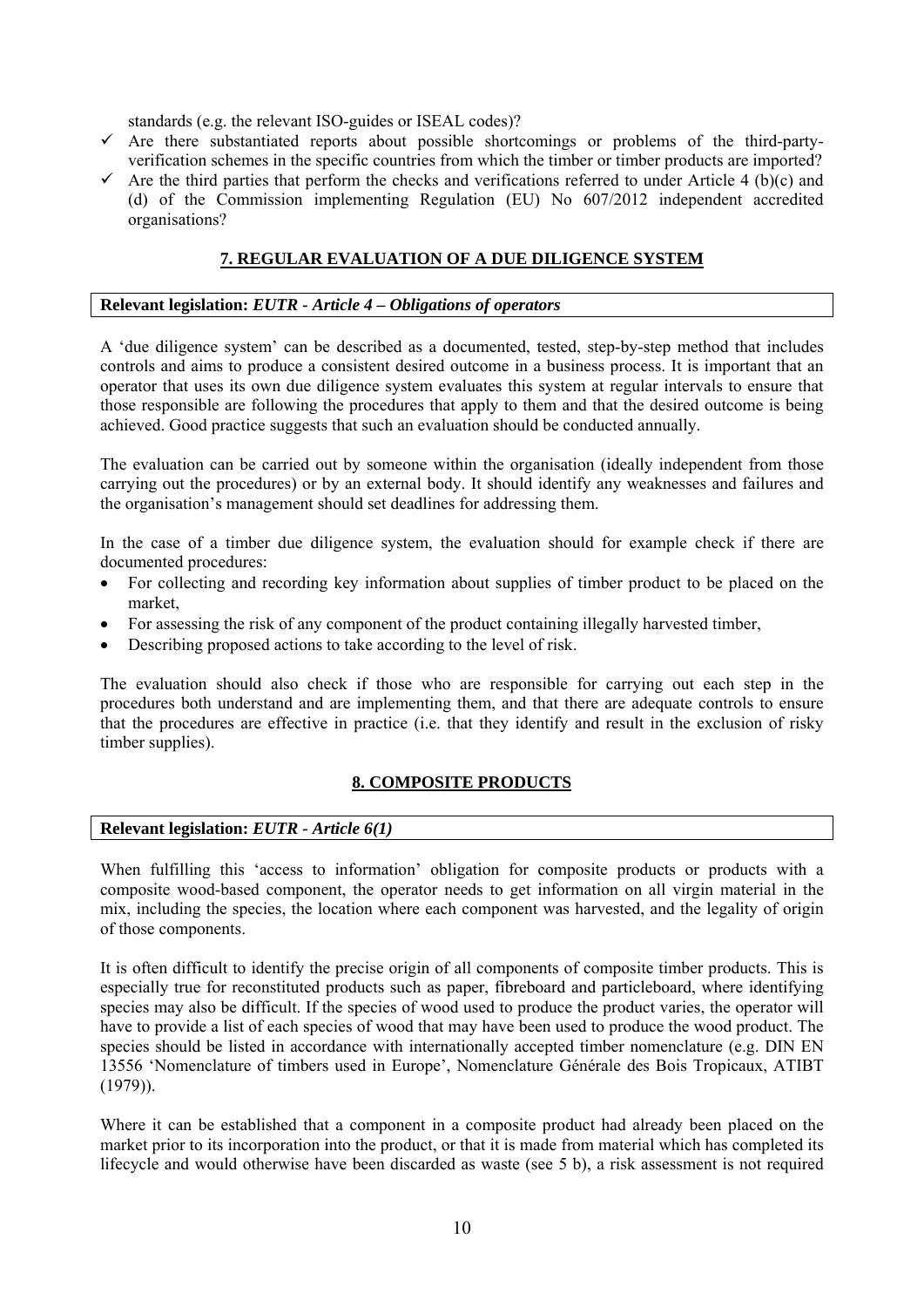for that component. For example, if an operator manufactures and sells a product that contains a mix of wood chips part of which originate from timber products already placed on the market in the EU and part from virgin timber it has imported into the EU, risk assessment is only required for the imported portion. Example descriptions of operator supplies are included in Annex II.

## **9. FOREST SECTOR**

## **Relevant legislation:** *EUTR - Article 2*

This refers exclusively to compliance with laws and regulations covering the export of timber and timber products in countries where the timber was harvested. The requirement relates to export from the country of harvest and not the country of export to the EU. For example, if timber was exported from country X to country Y and then from country Y to the EU, the requirement would apply to the export from country X, and not from country Y to the EU.

The applicable legislation includes, but is not restricted to:

- Bans, quotas and other restrictions on the export of timber products, for example bans on the export of unprocessed logs or rough-sawn lumber,
- Requirements for export licences for timber and timber products,
- Official authorisation that may be required by entities exporting timber and timber products,
- Payment of taxes and duties applicable to timber product exports.

## **10A. TREATMENT OF CITES AND FLEGT-LICENSED TIMBER**

**Relevant legislation:** *EUTR - Article 3* 

The Regulation considers that timber and timber products covered by FLEGT licences or CITES (Convention on International Trade in Endangered Species of Wild Fauna and Flora) certificates fully meet its requirements. This means that:

- a) Operators who place products on the market covered by such documentation do not need to conduct due diligence on these products, apart from being able to demonstrate coverage by valid relevant documentation; and
- b) The competent authorities in the Member States will consider any such products to have been legally harvested, eliminating any risk of breaching the Regulation's provisions.

This is because legality verification controls – and hence due diligence – will have been carried out in the exporting country in accordance with the Voluntary Partnership Agreements between the country and the EU, and so operators can consider the timber concerned as risk-free.

## **10B. TREATMENT OF CITES-UNLISTED TIMBER PRODUCTS MADE OF CITES-LISTED TIMBER SPECIES**

## **Relevant legislation:** *EUTR - Article 3 + Council Regulation (EC) N° 338/97*

#### **CITES and the EU Wildlife Trade Regulations**

CITES is an inter-governmental agreement which aims to ensure that international trade in specimens of wild animals and plants does not threaten their survival. It accords varying degrees of protection to more than 30,000 species of animals and plants. CITES works by making international trade in specimens of selected species subject to certain controls. These include a licensing system that requires the authorisation of the import and (re-)export of species covered by the Convention.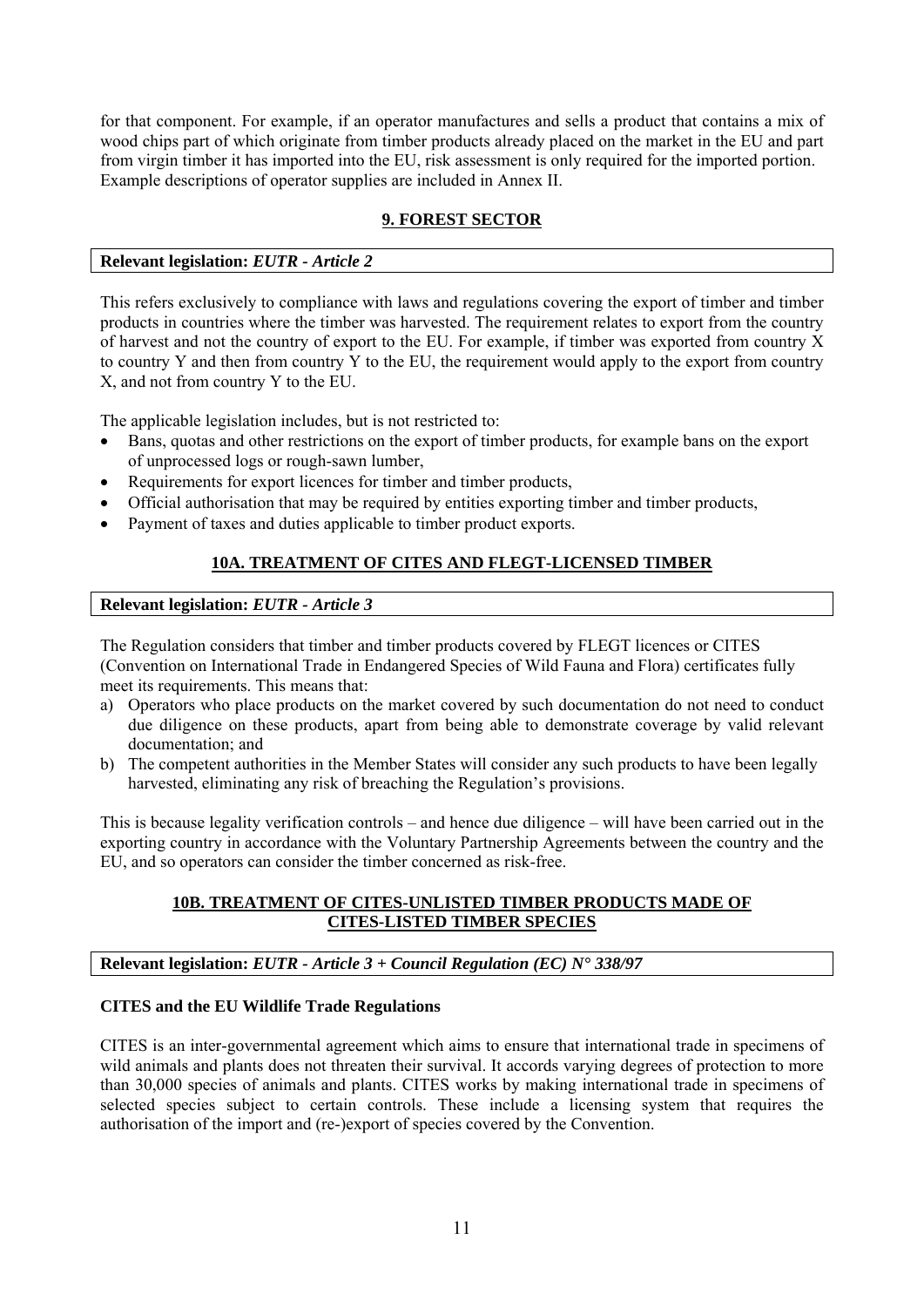Species covered by the Convention are listed in one of three Appendices, depending on the degree of protection required according to scientific assessments. Appendix I includes species currently threatened with extinction. Trade in specimens of these species is permitted only in exceptional circumstances. Appendix II includes species not necessarily threatened with extinction in the immediate term, but in which trade must be controlled in order to avoid 'utilisation incompatible with their survival'. Appendix III contains species that are protected in at least one country which has asked the other CITES parties for assistance in controlling their trade.

In the EU, CITES is implemented through Regulations jointly known as the EU Wildlife Trade Regulations (WTR).<sup>9</sup> Council Regulation (EC) No 338/97 (the basic Regulation) lays down the provisions for the introduction into, export and re-export from, and movement within the EU of specimens<sup>10</sup> of species listed in four Annexes (A-D). Different regulatory controls apply, depending on the Annex in which a species is listed. Certain WTR provisions go beyond those laid down by CITES.

#### **The issue**

The Appendices to CITES and the Annexes to Council Regulation 338/97 sometimes list only specific parts or derivatives of a species, or only specific populations of a species.<sup>11</sup> If an item or product is not covered by the provisions of Council Regulation 338/97 (for example, because of a limited listing in the Annexes), it is not regulated under the WTR. Article 3 of Regulation 995/2010 does not apply to such an item, so the item would not automatically be considered as legally harvested for the purposes of the Regulation.

The following table gives two specific examples:

| $1)$ Annex $B -$   | For this species, only logs, sawn      | Only logs, sawn wood, veneer sheets         |
|--------------------|----------------------------------------|---------------------------------------------|
| Swietenia          | wood, veneer sheets and plywood are    | and plywood are covered by Council          |
| macrophylla (II)   | currently listed in Council Regulation | Regulation 338/97 and (if their             |
| (Population of the | 338/97 (Annex B). Furthermore, only    | introduction is compliant with the          |
| Neotropics -       | the neo-tropical populations<br>are    | Regulation)<br>are covered by<br>the        |
| includes Central   | covered, and trees growing<br>for      | presumption of legality under Article 3     |
| and South America  | example in Indonesia (on plantations)  | of Regulation 995/2010.                     |
| and the Caribbean) | are excluded.                          | All other products made from this           |
| #6                 | Introduction of these items from these | species are not regulated under             |
|                    | populations into the EU must comply    | Council Regulation 338/97 and are not       |
|                    | with the provisions under Council      | covered by the presumption of legality      |
|                    | Regulation 338/97.                     | under Article 3 of Regulation               |
|                    |                                        | 995/2010.                                   |
| $2)$ Annex $B -$   | For this species, only logs, sawn      | Only logs, sawn wood and veneer             |
| Swietenia mahagoni | wood and veneer sheets are currently   | sheets are<br>covered<br>Council<br>by      |
| $(II)$ #5          | listed in Council Regulation 338/97    | 338/97<br>Regulation<br>their<br>(if<br>and |

 $\overline{a}$  $9$  Currently these are: Council Regulation (EC) No 338/97 on the protection of species of wild fauna and flora by regulating trade therein; as last amended by Commission Regulation (EU) No 1320/2014 (the Basic Regulation); Commission Regulation (EC) No 865/2006 (as last amended by Commission Regulation (EU) 56/2015) laying down detailed rules concerning the implementation of Council Regulation (EC) No 338/97 (the Implementing Regulation); Commission Implementing Regulation (EU) No 792/2012 of 23 August 2012 (as amended by Commission Implementing Regulation (EU) 57/2015) laying down rules for the design of permits, certificates and other documents provided for in Council Regulation (EC) No 338/97 on the protection of species of wild fauna and flora by regulating the trade therein and amending Regulation (EC) No 865/2006 (the Permit Regulation) and Commission Implementing Regulation (EU) No 888/2014 prohibiting the introduction into the Union of specimens of certain species of wild fauna and flora. In addition, a Suspensions Regulation is in place to suspend the introduction into the EU of particular species from certain countries.<br><sup>10</sup> The term 'specimen' has a specific meaning. It is defined in regulation  $2(t)$  of Council Regula

<sup>&</sup>lt;sup>11</sup> When a species is included in Annex A, B or C, all parts and derivatives of the species are also included in the same Annex unless the species is annotated to indicate that only specific parts and derivatives are included. Footnote 12 to Regulation 338/97 describes the marking system, using the symbol #.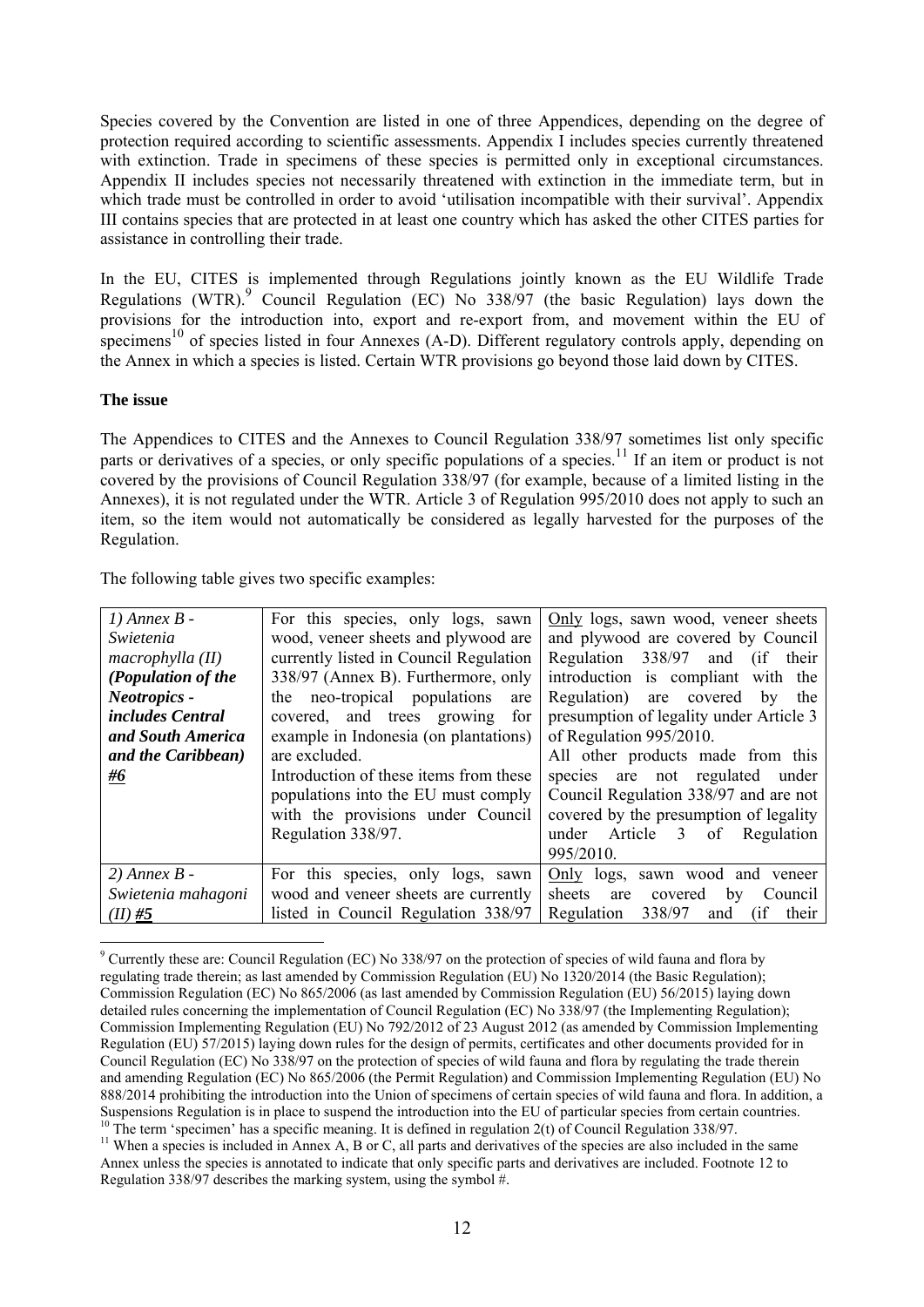| (Annex B).                           | introduction is compliant with the      |
|--------------------------------------|-----------------------------------------|
| Introduction of these items into the | Regulation) are covered by<br>the       |
| EU must comply with the provisions   | presumption of legality under Article 3 |
| under Council Regulation 338/97.     | of Regulation 995/2010.                 |
|                                      | All other products made from this       |
|                                      | species (including plywood) are not     |
|                                      | regulated under Council Regulation      |
|                                      | 338/97 and are not covered by the       |
|                                      | presumption of legality under Article 3 |
|                                      | of Regulation 995/2010.                 |

#### **Conclusion**

The operator should pay particular attention to imports of products which are regulated by the EUTR but which are **not** regulated under the WTR (for example because of a limited listing in the relevant Annexes to Council Regulation 338/97). There is no presumption of legality for the import of such products under the EUTR.

The operator should therefore carry out due diligence for these, as for other imports. In cases of doubt, it should contact the relevant CITES management authorities of the relevant exporting countries, whose contact details can be found on the CITES website at [http://www.cites.org/cms/index.php/component/cp.](http://www.cites.org/cms/index.php/component/cp) 

The operator should bear in mind that Annexes to Council Regulation (EC) No 338/97 are amended at least every two to three years to reflect amendments to CITES Appendices I and II. Amendments of Annex C to Council Regulation (EC) No 338/97 (new listing or deletion) take place as appropriate, following amendments to CITES Appendix III (as communicated to the contracting parties by the CITES secretariat).

It should also be aware that some Member States have stricter rules than those set out in Council Regulation (EC) No 338/97 (e.g. they may require additional permits for the import and trade in species listed in Annexes C or D).

## **11. TREATMENT OF AGENTS**

## **Relevant legislation:** *EUTR - Article 2, Article 6, Article 10*

#### **A. Background information**

An 'agent' is a representative working in the name of, and for the account of, a principal to a contract. In the timber industry, an agent may act on behalf of the supplier or of the buyer. In all cases, the contractual partners are the supplier and the buyer, and the agent is an intermediary.

Some agents may be unable or unwilling to share certain details of their contacts or supply chains with the importer, often due to commercial reasons. In such cases, importers may be prevented from accessing the basic information necessary to exercise due diligence, as required for operators under the EUTR.

Agents may be based in a different country to that of the importer.

#### **B. Guidance**

## **Agents and due diligence**

Due diligence requirements for operators remain the same regardless of whether or not they use an agent. If an agent who provides timber to an operator is unable or unwilling to provide sufficient information for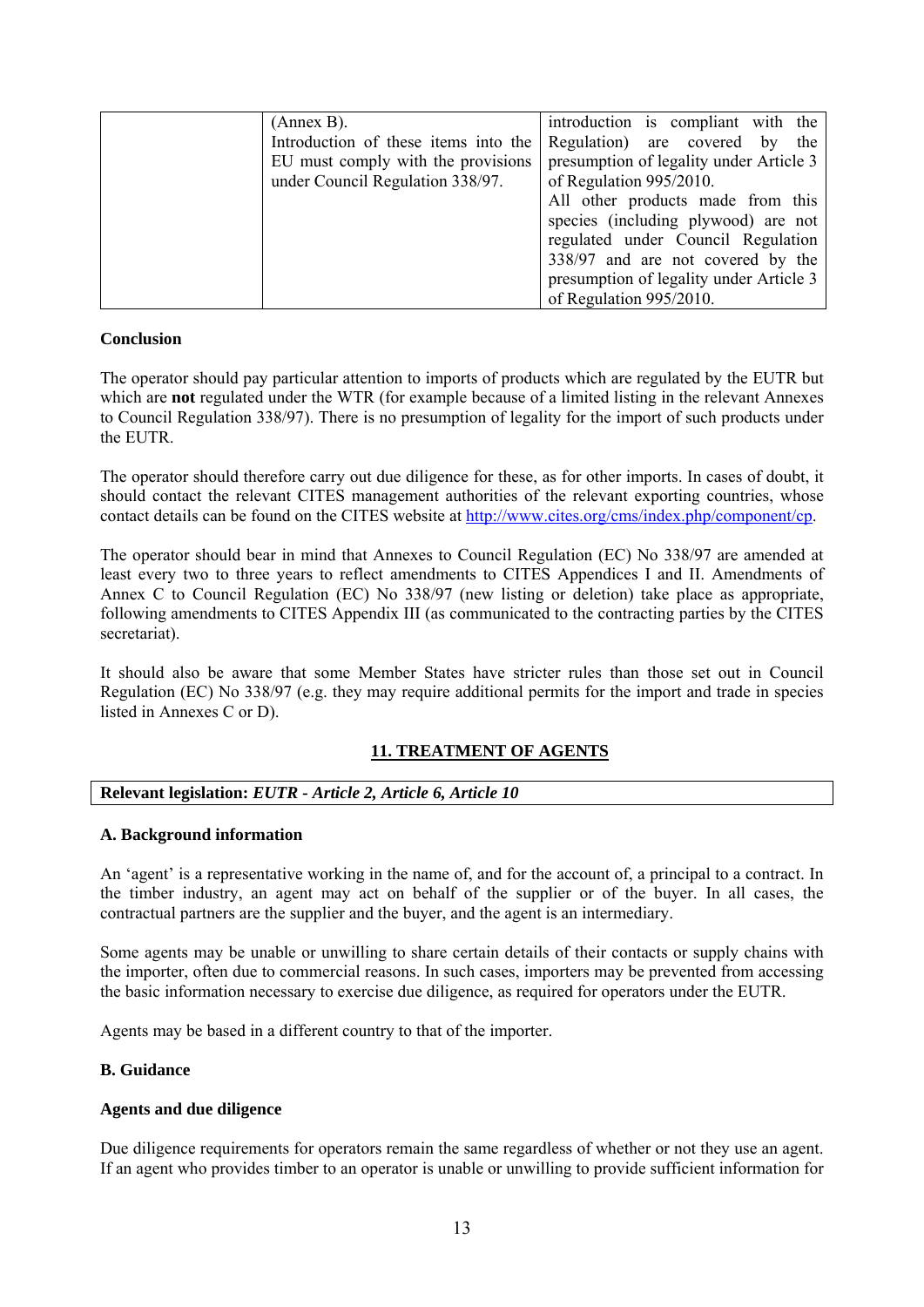that operator to exercise satisfactory due diligence, the operator should alter its supply lines to be able to do so.

## **Agents and operators based in different countries**

The responsibility of competent authorities to carry out checks on operators is not affected by the involvement of an agent. The operator should still be checked by the competent authority of the country in which the timber is placed on the market. If an operator is supplied with timber via an agent based in a different country, the competent authority responsible for checks on the operator may wish to cooperate with the competent authority, or other authorities, in the country where the agent is based, or elsewhere.

## **12. TREATMENT OF MONITORING ORGANISATIONS**

## **Relevant legislation:** *EUTR - Article 8 + Commission Delegated Regulation (EU) 363/2012 - Article 8 + Commission Implementing Regulation (EU) 607/2012 - Article 6*

## **1. Communication and coordination between monitoring organisations (MOs) and competent authorities (CAs)**

## **A. Background information**

Effective communication between MOs and CAs can improve the work of both. If the CA knows which operators use MOs, it can take this into account in its risk-based planning, for example by making fewer visits to these operators. This is advantageous for the CA, operators and MOs.

Similarly, if the CA knows which operators fail to correctly use due diligence systems provided by an MO, it can take this into account, for example by increasing the number of visits to these operators. This is advantageous for the CA. Note that MOs are obliged to share this information with CAs under paragraph 8(1)(c) of Regulation 995/2010.

If an MO finds specific evidence of illegality, it can be of immediate use to CAs in all Member States.

#### **B. Guidance**

MOs are encouraged to share their customers' annual reports, with details of contract validity and duration, with CAs in the Member States in which they provide services.

#### **2. Conflicts of interest**

#### **A. Background information**

The EUTR and the associated Regulations reference conflicts of interest and state that systems should be set up to avoid these.

*Conflicts of interest arise from a situation in which a person has a private or other secondary interest, which is such as to influence, or appear to influence, the impartial and objective performance of his or her duties (based on Council of Europe [Recommendation No. R \(2000\)10E\)](https://wcd.coe.int/ViewDoc.jsp?id=353945)* 

#### **B. Guidance**

To avoid conflicts of interest, the MO should have, implement and regularly update:

• Written procedures under a contractual obligation for all staff to disclose in writing all possible and actual conflicts of interest;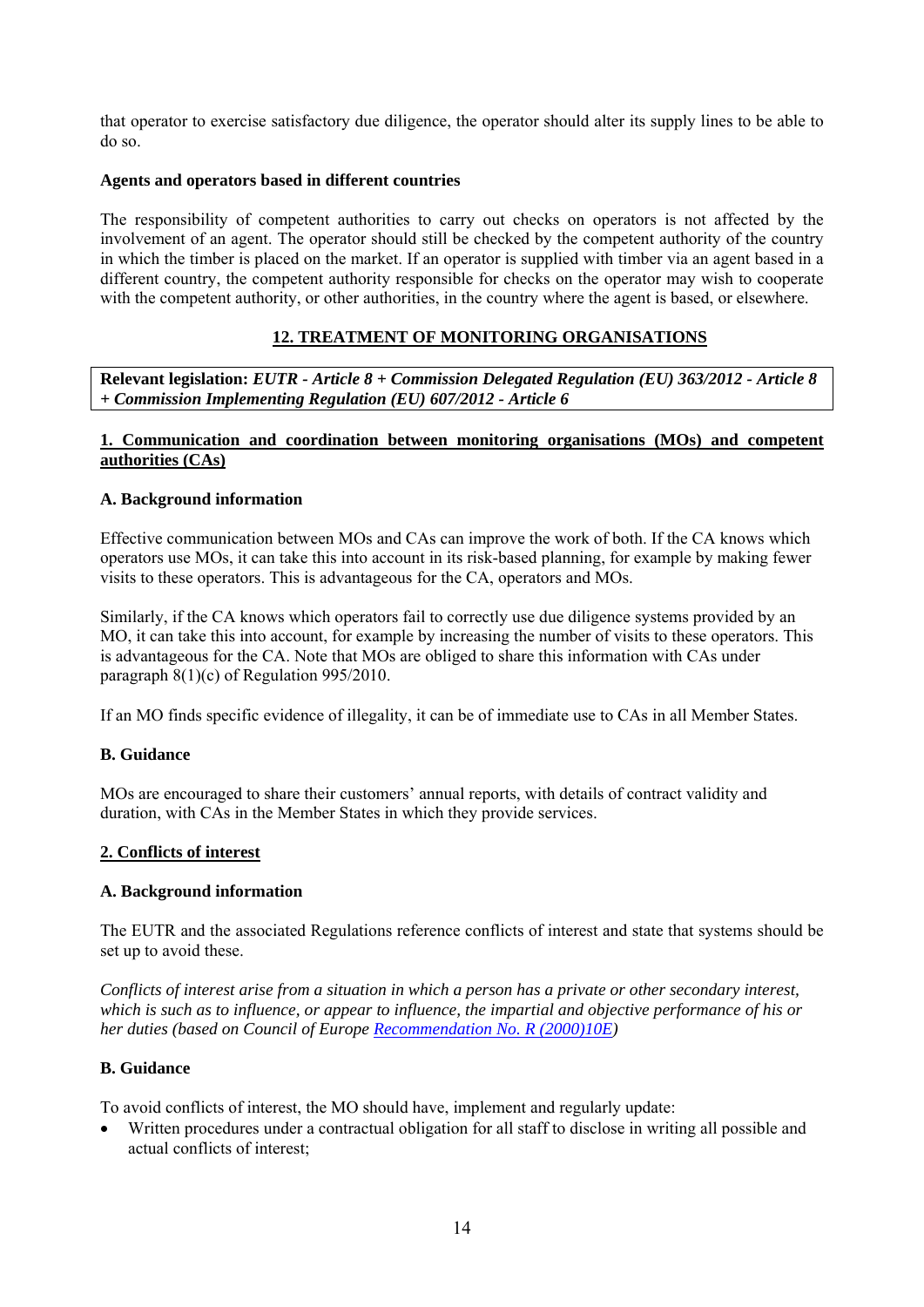- Written procedures on how to react to third parties' substantiated concerns on possible conflicts of interest;
- Written procedures for determining timely and appropriate responses to possible conflicts of interest, to ensure that they neither influence nor are perceived to influence decisions made by the MO;
- Written procedures for documenting all possible conflicts of interest and the actions which have been taken to resolve them.

### **3. The use of 'due diligence certificates' in third countries**

## **A. Background information**

As part of due diligence, some operators have been presented with certificates issued by non-EU sister companies of MOs. In some cases, the operators seem to have been informed that these certificates relieve them from the obligation to exercise due diligence. The legislation does not explicitly address the treatment of such certificates.

## **B. Guidance**

Receiving such a certificate does not relieve an operator of the obligation to exercise due diligence described under Article 6 of the EUTR. If an MO or its non-EU sister company issues such a certificate, it should specify that this does not relieve the operator of the due diligence obligation.

A certificate may however be used as part of a due diligence system, similar to other documents that show compliance (e.g. legality assurance system certificates). In this case, the operator should establish precisely what the certificate certifies and the frequency of checks as part of their due diligence. It should also have a contact point at the company that performs the checks, in case of further questions or a need to verify the certificates' validity.

## **4. Checks on MOs that provide services in a Member State in which they do not have an office**

## **A. Background information**

Several MOs offer services to operators in all Member States, although they do not have offices in all of them. This raises the question of whether CA checks on MOs must be carried out in all Member States or just in the ones in which the MO has an office.

## **B. Guidance**

Article 8(4) of the EUTR states that 'competent authorities shall carry out checks at regular intervals' on 'the monitoring organisations operating within the competent authorities' jurisdiction …'. 'Operating' should be understood here in the sense of Article 8(1) of the EUTR, which includes: 'grant[ing] operators the right to use [the MOs DDS]' and 'verify[ing] the proper use of its [DDS]… by such operators'.

If an MO provides services to operators within a CA's jurisdiction, the CA should carry out checks on this MO at least once every two years. If an MO does not currently provide services to operators within a CA's jurisdiction, the CA does not need to carry out checks on the MO.

MOs should be aware that, even if they do not have an office in a certain Member State, if the CA of that Member State wishes to carry out a check on them, they must provide staff and make information available to the CA at the CA's convenience. The CA will not travel to the MO.

However, the CA of the Member State in which an MO has its main office must carry out checks on the MO at least once every two years. The main office is the address specified on the Commission's website. CAs are encouraged to share their findings with one another.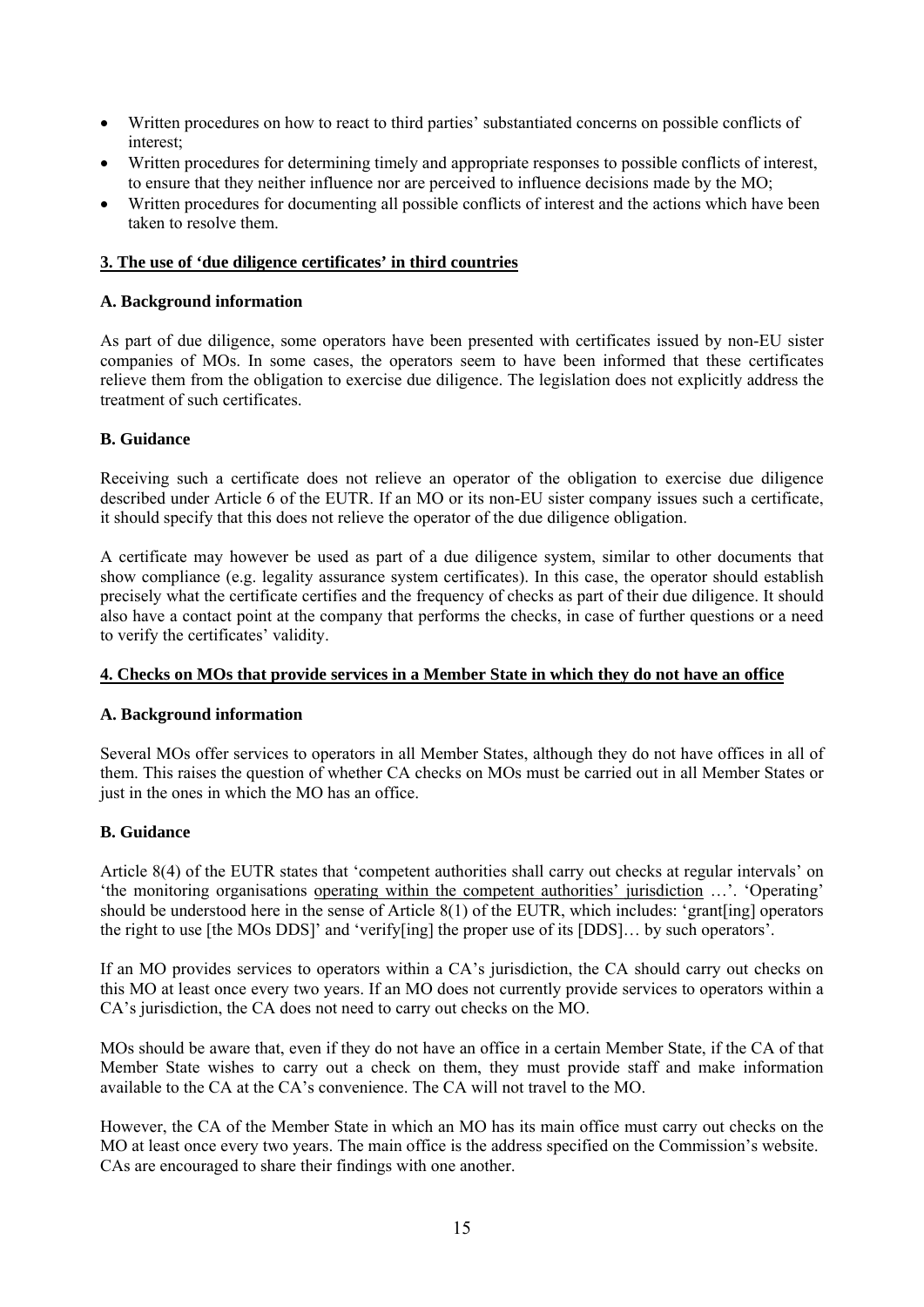## **5. CA checks on operators that use MOs**

## **A. Background information**

Regulation 995/2010 paragraph 8(1)(b) states that an MO should 'verify the proper use of its due diligence system' by operators. CAs should carry out checks on all operators, including those that use MOs' due diligence systems.

## **B. Guidance**

CAs should include operators that use MOs' due diligence systems in their risk-based planning. They may choose to consider specifically the use of MOs during this exercise, for example by regarding operators that use satisfactorily checked MOs' due diligence systems as having a lower risk.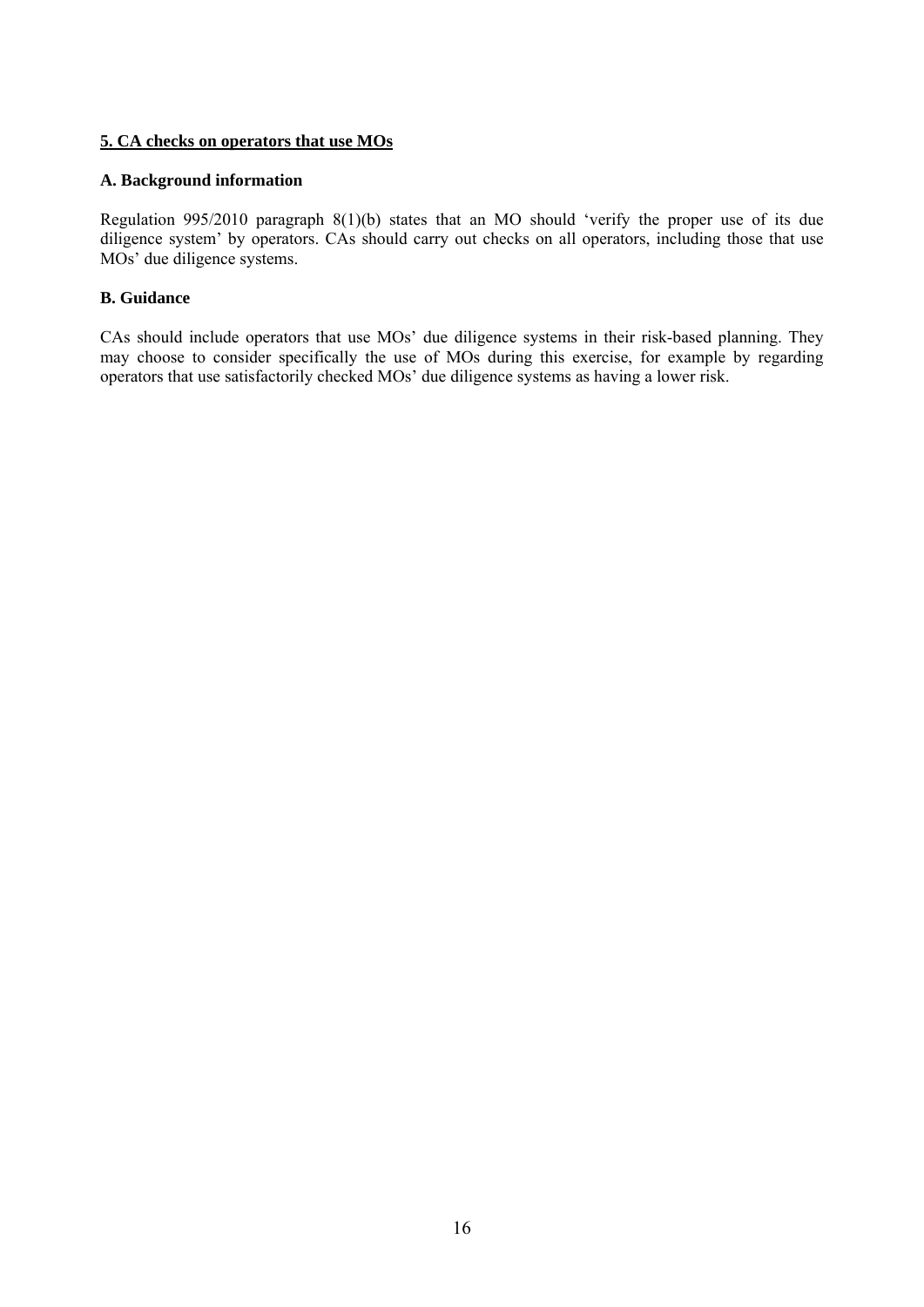## **ANNEX I**

## **HOW DOES THE INTERPRETATION OF 'PLACING ON THE MARKET' APPLY IN PRACTICE?**

The following scenarios outline situations in which a company/individual is considered an operator under the EU Timber Regulation.

#### **Scenario 1**

Manufacturer C buys paper in a third country outside the EU and imports it into the EU (any country), where he uses the paper to produce exercise books. He then sells the exercise books to retailer D in another EU Member State. Exercise books are a product covered by the Annex to the EUTR.

► Manufacturer C becomes an operator when he imports the paper for use in his own business.

#### **Scenario 2**

Retailer G buys till rolls in a third country outside the EU and imports them into the EU, where he uses them in his stores.

► Retailer G becomes an operator when he imports the till rolls into the EU for use in his own business.

#### **Scenario 3**

An EU-based manufacturer C imports coated craft paper directly from a third-country producer and uses it to package products that are subsequently sold on the EU market.

► Manufacturer C becomes an operator when he imports the craft paper into the EU for use in his business and, although it is only used as packaging, the craft paper is imported as a product in its own right.

*[Scenarios 4, 5 and 6 deal with the purchase of timber and timber products by EU entities from non-EU entities in slightly varying circumstances which are explained at the end of each scenario]*

#### **Scenario 4**

An EU-based timber merchant H buys particleboard online from a supplier based outside the EU. Under the contract, ownership is immediately transferred to timber merchant H while the particleboard is still outside the EU. The particleboard is transported to an EU Member State and brought through customs by shipping agent J, who delivers it to timber merchant H. Timber merchant H then sells the particleboard to builder K.

► Timber merchant H becomes an operator when his agent J imports the particleboard into the EU for distribution or use in H's business. Shipping agent J is merely acting as an agent, transporting goods on behalf of timber merchant H.

*[In this scenario, ownership is transferred from a non-EU entity to an EU entity before the product physically enters the EU]* 

#### **Scenario 5**

An EU-based timber merchant H buys particleboard online from supplier L, who is based outside the EU. Under the contract, ownership is only transferred when the particleboard is delivered to timber merchant H's yard in the UK. Shipping agent J imports the board into the EU on behalf of supplier L and delivers it to timber merchant H's yard.

► Timber merchant H becomes an operator when supplier L's shipping agent J imports the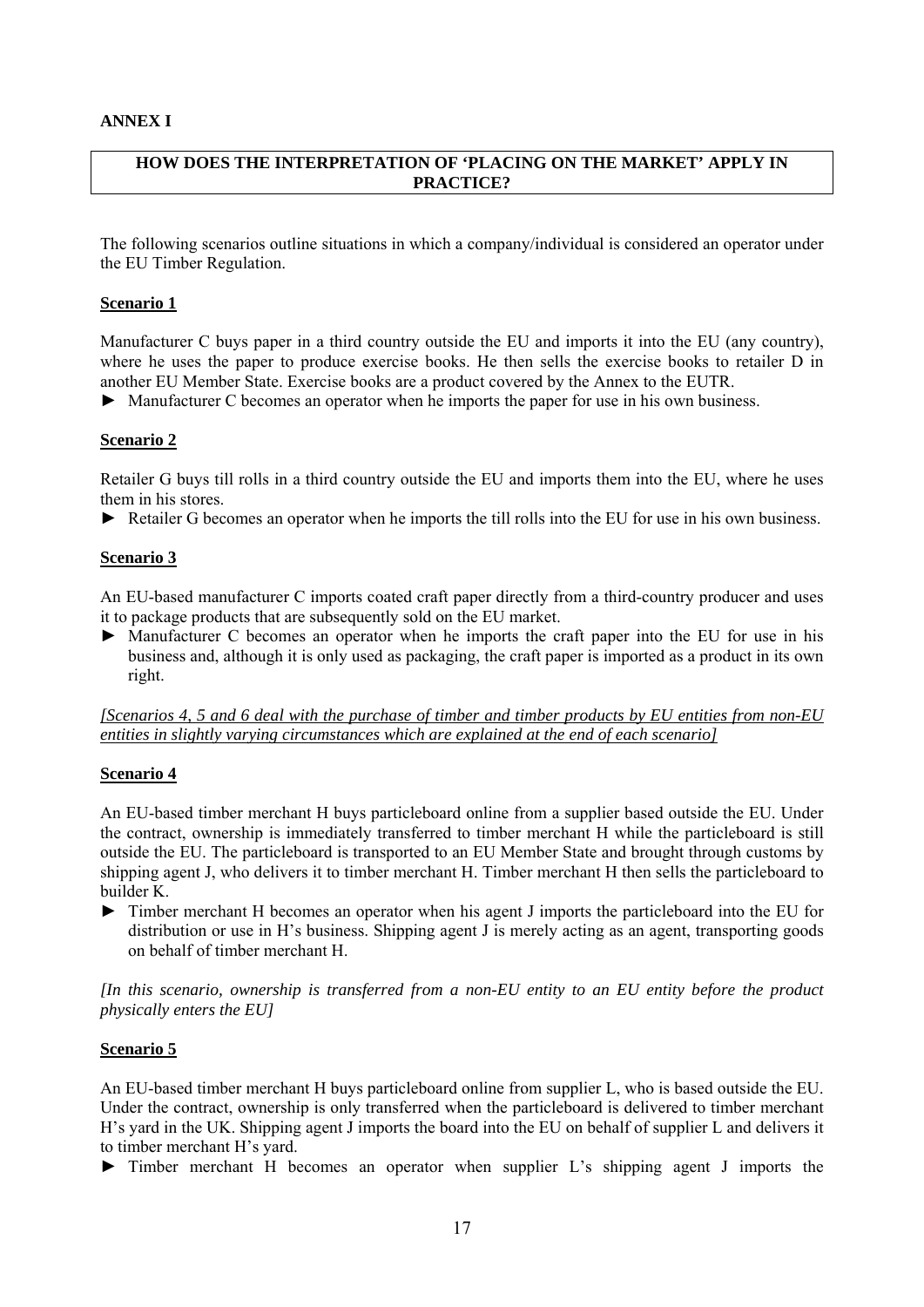particleboard into the EU for distribution or use in H's business.

*[In this scenario, ownership is only transferred from the non-EU entity to the EU entity after the product has physically entered the EU]*

### **Scenario 6**

A non-EU based supplier L imports a consignment of timber or timber products into the EU and then looks to find a buyer. Timber merchant H purchases the timber or timber products from L once the consignment has physically entered the EU and has been released for free circulation by customs by supplier L, and timber merchant H uses it in his business.

► Supplier L becomes the operator when he imports the products into the EU for distribution through his own business. Timber Merchant H is a trader.

*[In this scenario ownership does not transfer from the non-EU entity to an EU entity until after the product has physically entered the EU and no contract exists before this point]* 

## **Scenario 7**

An EU-based retailer M imports timber products into the EU and sells them directly through his shop to non-commercial consumers.

► Retailer M becomes an operator when he imports the timber products into the EU for distribution through his own business.

#### **Scenario 8**

Energy company E purchases wood chips directly from a third country outside the EU and imports them into the EU, where it uses them to produce energy which it then sells to a national grid in an EU Member State. Although the wood chips are within the scope of the EUTR, the final product – energy, which the company sells – is not.

► Energy company E becomes an operator when it imports the wood chips into the EU for use in its own business.

#### **Scenario 9**

Timber merchant F purchases wood chips directly from a third country outside the EU and imports them into the EU, where he sells them to energy company E. Energy company E then uses these wood chips in the EU to produce energy, which it sells to a national grid in an EU Member State.

► Timber merchant F becomes an operator when he imports the wood chips into the EU for distribution through his own business.

*[Scenarios 10 and 10a highlight the fact that standing trees do not fall within the scope of the Regulation. Depending on the detailed contractual agreements, the 'operator' could be either the forest owner or the company that has the right to harvest timber for distribution or use through its own business]*

#### **Scenario 10**

Forest owner Z fells trees on his own land and sells the timber to customers or processes it in his sawmill.

► Forest owner Z becomes an operator when he harvests the timber for distribution or use through his own business.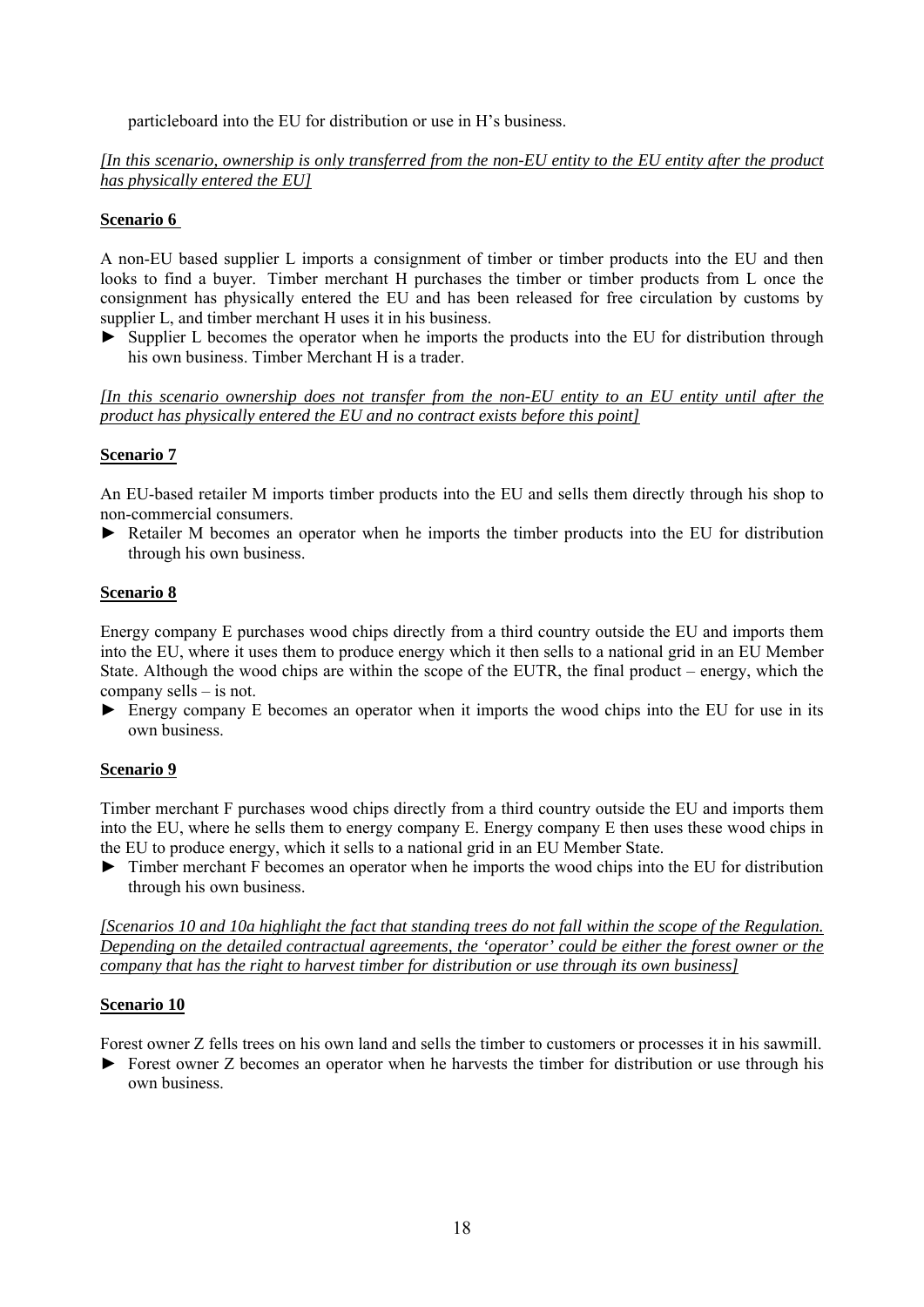## **Scenario 10a**

Forest owner Z sells to company A the right to harvest standing trees on Z's land, for distribution or use through A's own business.

► Company A becomes an operator when it harvests the timber for distribution or use in its own business.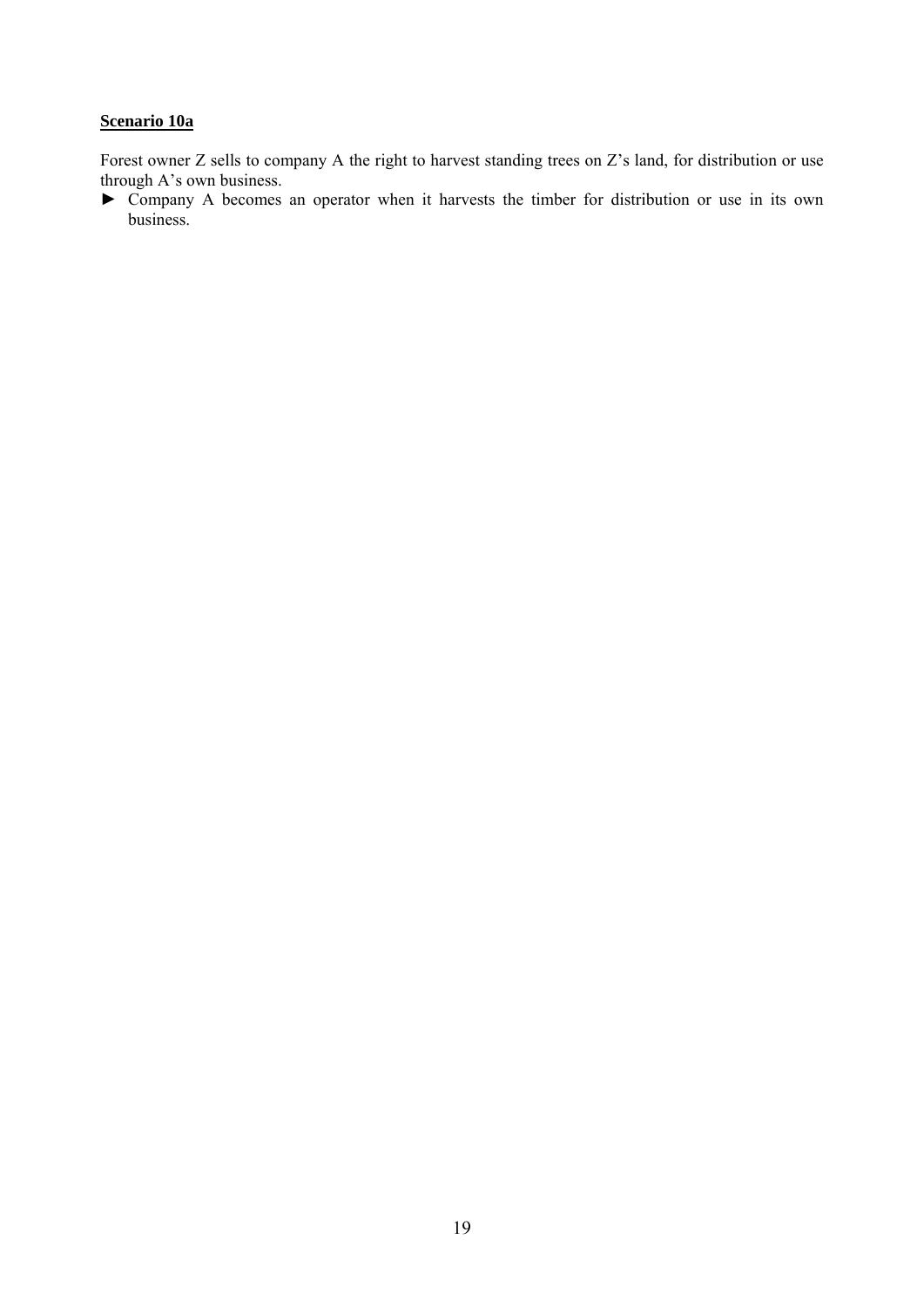## ANNEX II

| <b>EXAMPLES OF INFORMATION ON COMPOSITE PRODUCTS</b> |  |  |  |  |  |  |  |
|------------------------------------------------------|--|--|--|--|--|--|--|
|------------------------------------------------------|--|--|--|--|--|--|--|

|               |                                                                                   | <b>Product type</b> Flat-pack kitchen fittings                                                             |                                            |          |                                                         |                                        |  |  |
|---------------|-----------------------------------------------------------------------------------|------------------------------------------------------------------------------------------------------------|--------------------------------------------|----------|---------------------------------------------------------|----------------------------------------|--|--|
| <b>Period</b> | April 2011-Dec 2012                                                               |                                                                                                            |                                            |          |                                                         | <b>Placing on</b>                      |  |  |
| <b>Volume</b> | $3,200$ units                                                                     |                                                                                                            |                                            |          |                                                         | the market<br>possible?                |  |  |
| Component     | <b>Description</b>                                                                | <b>Country/region Concession Legality</b><br><b>Species</b><br><b>of harvest</b><br>of harvest<br>evidence |                                            |          |                                                         |                                        |  |  |
| Core          | Medium-<br>density<br>fibreboard                                                  | Mixed<br>conifer:<br>mainly Scots<br>pine (Pinus<br>sylvestris)<br>Norway<br>spruce (Picea<br>abies),      | More than one<br>EU Member<br><b>State</b> | Multiple | Previously<br>placed on the<br>market - not<br>required | <b>Not</b><br>applicable               |  |  |
|               |                                                                                   |                                                                                                            | Third boreal<br>emerging<br>country        | Multiple | Proprietary<br>legality audits<br>and<br>traceability   | Yes (if well<br>founded<br>confidence) |  |  |
| Surface       | Facsimile<br>wood-design<br>paper coating, Unknown<br>imported from<br>outside EU |                                                                                                            | Unknown                                    | Unknown  | None                                                    | No                                     |  |  |

| <b>Period</b>                               | Product type CKD office furniture<br>Jan 2011-June 2011 |                                                                                                     |                                  |                             |                                                         | <b>Placing on</b>        |  |
|---------------------------------------------|---------------------------------------------------------|-----------------------------------------------------------------------------------------------------|----------------------------------|-----------------------------|---------------------------------------------------------|--------------------------|--|
| <b>Volume</b>                               | $1,500$ units                                           |                                                                                                     |                                  |                             |                                                         | the market<br>possible?  |  |
| <b>Component</b>                            | <b>Description</b>                                      | <b>Country/region Concession Legality</b><br><b>Species</b><br>of harvest<br>of harvest<br>evidence |                                  |                             |                                                         |                          |  |
| Core                                        | particle board Sitka spruce                             |                                                                                                     | <b>EU</b> Member<br><b>State</b> | Multiple                    | Previously<br>placed on the<br>market - not<br>required | <b>Not</b><br>applicable |  |
| Face and back $\int_{\frac{1}{2}}^{0.5}$ mm | veneer                                                  | European<br>beech ( <i>Fagus</i><br>sylvatica)                                                      | EU Member<br>State               | Private<br>forest<br>owners | Previously<br>placed on the<br>market - not<br>required | <b>Not</b><br>applicable |  |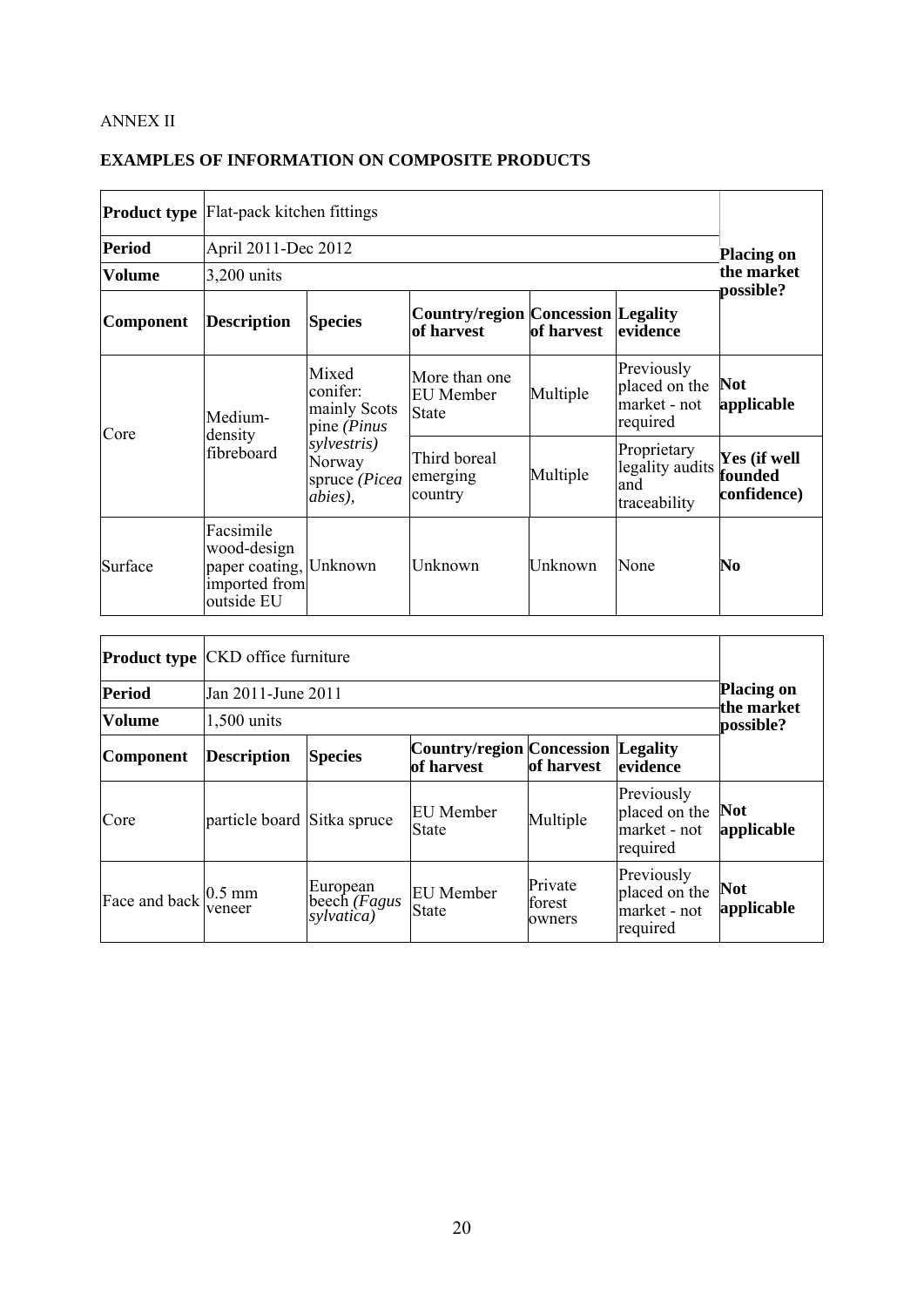| <b>Product type Wood chips</b> |                                                                                             |                                                                                                               |  |                                      |                                                         |                          |  |
|--------------------------------|---------------------------------------------------------------------------------------------|---------------------------------------------------------------------------------------------------------------|--|--------------------------------------|---------------------------------------------------------|--------------------------|--|
| <b>Period</b>                  | Jan 2012-Dec 2012                                                                           |                                                                                                               |  |                                      |                                                         | <b>Placing on</b>        |  |
| <b>Volume</b>                  | $10,000$ tonnes                                                                             |                                                                                                               |  |                                      |                                                         | the market<br>possible?  |  |
| <b>Component</b>               | <b>Description</b>                                                                          | <b>Country/region Concession</b><br><b>Legality</b><br><b>Species</b><br>of harvest<br>of harvest<br>evidence |  |                                      |                                                         |                          |  |
|                                | From sawmill<br>slabs/off-cuts<br>from trees<br>purchased<br>standing from<br>forest owners | Mixed spruce, EU Member<br>pine and birch State                                                               |  | Multiple<br>private forest<br>owners | Sighted<br>owners'<br>regeneration applicable<br>plans  | <b>Not</b>               |  |
|                                | From sawmill<br>slabs/off-cuts<br>from logs<br>bought at<br>roadside                        | Mixed spruce, EU Member<br>pine and birch State                                                               |  | Multiple<br>private forest<br>owners | Previously<br>placed on<br>the market -<br>not required | <b>Not</b><br>applicable |  |

|                  |                     | <b>Product type</b> Writing paper (90 $g/m2$ ) from Indonesia |                                                                   |                                                                                                                |                                    |                                        |  |
|------------------|---------------------|---------------------------------------------------------------|-------------------------------------------------------------------|----------------------------------------------------------------------------------------------------------------|------------------------------------|----------------------------------------|--|
| Period           |                     | Apr 2012-Mar 2013                                             |                                                                   |                                                                                                                |                                    |                                        |  |
| <b>Volume</b>    | $1,200$ tonnes      |                                                               |                                                                   |                                                                                                                |                                    | the market<br>possible?                |  |
| <b>Component</b> | <b>Description</b>  | <b>Species</b>                                                | <b>Country/region Concession Legality</b><br>of harvest           | of harvest                                                                                                     | evidence                           |                                        |  |
|                  | Short-fibre<br>pulp | Acacia<br>mangium                                             | Third tropical<br>developing<br>country,<br>specified<br>province | Industrial<br>forest<br>plantation<br>concession<br>XXX                                                        | Legality<br>certificate            | Yes (if well<br>founded<br>confidence) |  |
|                  | Short-fibre<br>pulp | Mixed<br>tropical<br>hardwoods                                | Third tropical<br>developing<br>country,<br>specified<br>province | Natural<br>secondary<br>forest<br>clearing for<br>plantation<br>for<br>pulpwood<br>and oil palm<br>plantations | None<br>provided                   | No                                     |  |
|                  | Long-fibre<br>pulp  | Pinus radiata                                                 | Third temperate<br>country                                        | Forest<br>plantations                                                                                          | Chain of<br>custody<br>certificate | Yes (if well<br>founded<br>confidence) |  |